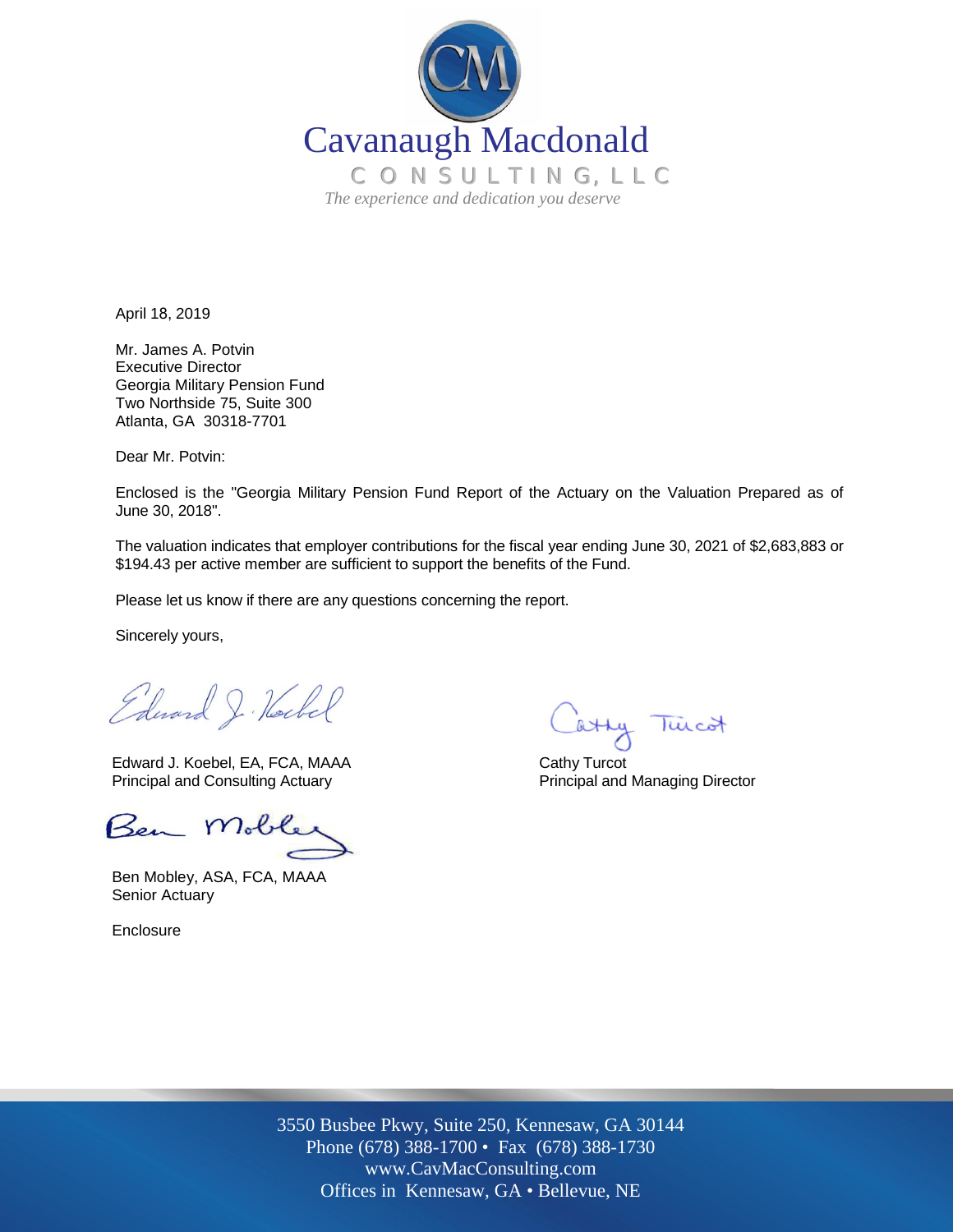

The experience and dedication you deserve



### **GEORGIA MILITARY PENSION FUND**

**REPORT OF THE ACTUARY ON THE VALUATION PREPARED AS OF JUNE 30, 2018**



www.CavMacConsulting.com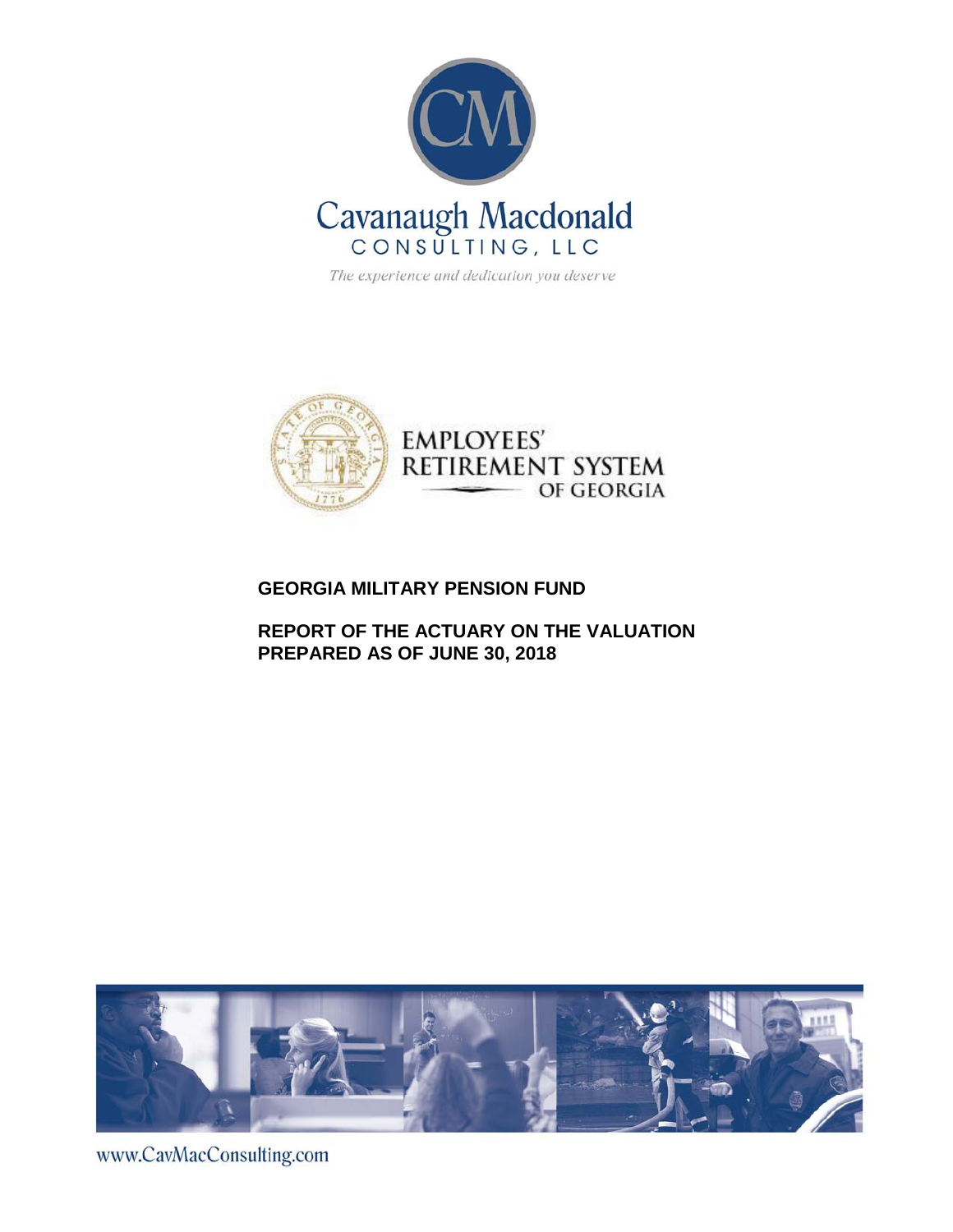

April 18, 2019

Board of Trustees Georgia Military Pension Fund Two Northside 75, Suite 300 Atlanta, GA 30318

Attention: Mr. James A. Potvin, Executive Director

Members of the Board:

Section 47-24-22 of the law governing the operation of the Georgia Military Pension Fund provides that the actuary shall make periodic valuations of the contingent assets and liabilities of the Pension Fund on the basis of regular interest and the tables last adopted by the Board of Trustees. We have submitted the report giving the results of the actuarial valuation of the Fund prepared as of June 30, 2018. The report indicates that annual employer contributions of \$2,683,883 or \$194.43 per active member for the fiscal year ending June 30, 2021 are sufficient to support the benefits of the Fund.

Effective with the June 30, 2017 valuation, the assumed rate of return will be reduced by 0.10% (10 basis points) from the immediate prior actuarial valuation, as long as the actual rate of return for the fiscal year ending with the current valuation date exceeds the assumed rate of return from the immediate prior actuarial valuation. The assumed rate of return may not decrease below 7.00% net of investment expenses. Since the actual rate of return for the year ending June 30, 2018 was greater than 7.40%, the assumed rate of return used in the current valuation was decreased from 7.40% to 7.30%.

In preparing the valuation, the actuary relied on data provided by the Fund. While not verifying data at the source, the actuary performed tests for consistency and reasonableness. Our firm, as actuary, is responsible for all of the actuarial trend data in the financial section of the annual report and the supporting schedules in the actuarial section of the annual report.

In our opinion, the valuation is complete and accurate, and the methodology and assumptions are reasonable as a basis for the valuation. The valuation takes into account the effect of all amendments to the Fund enacted through the 2018 session of the General Assembly.

The Fund is funded on an actuarial reserve basis. The actuarial assumptions recommended by the actuary and adopted by the Board are in the aggregate reasonably related to the experience under the Fund and to reasonable expectations of anticipated experience under the Fund. The assumptions and methods used for financial reporting purposes meet the parameters set by Actuarial Standards of Practice (ASOPS). The funding objective of the plan is that contribution rates over time will remain level as a dollar per active member. The valuation method used is the entry age normal cost method. The normal contribution rate to cover current cost has been determined as a dollar per active member. Gains and losses are reflected in the total unfunded accrued liability which is being amortized as a level dollar per active member in accordance with the funding policy adopted by the Board.

The Plan and the employers are required to comply with the financial reporting requirements of GASB Statements No. 67 and 68. The necessary disclosure information is provided in separate supplemental reports.

> Off Offices in Kennesaw, GA • Bellevue, NE 3550 Busbee Pkwy, Suite 250, Kennesaw, GA 30144 Phone (678) 388-1700 • Fax (678) 388-1730 www.CavMacConsulting.com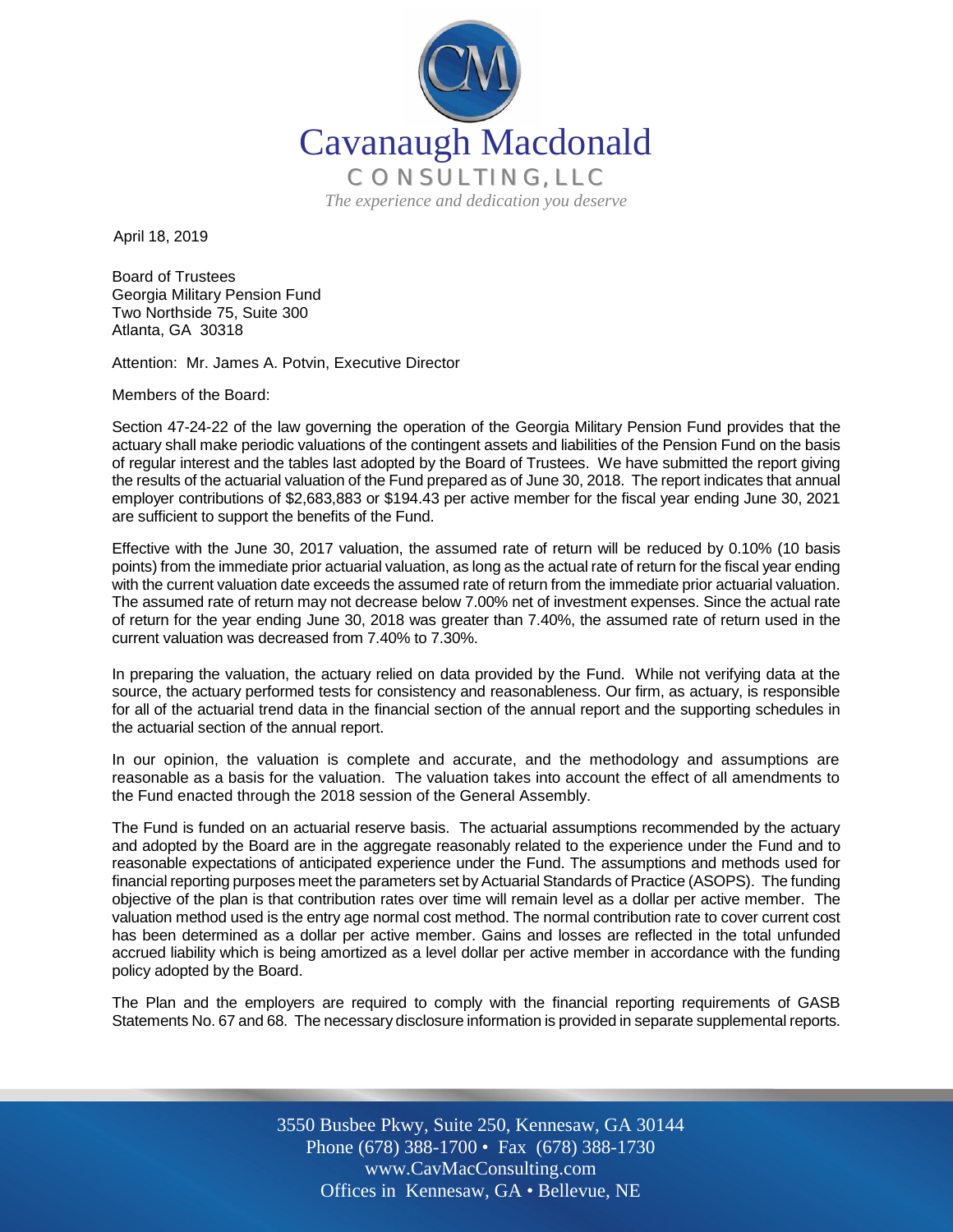

April 18, 2019 Board of Trustees Page 2

We have provided the following information and supporting schedules for the Actuarial Section of the Comprehensive Annual Financial Report:

- Summary of Actuarial Assumptions
- Schedule of Active Members
- Schedule of Funding Progress
- Schedule of Retirees Added to and Removed from Rolls
- Analysis of Change in Unfunded Accrued Liability
- Solvency Test Results

The Fund is being funded in conformity with the minimum funding standard set forth in Code Section 47-20-10 of the Public Retirement Systems Standards Law and the funding policy adopted by the Board. In our opinion the Fund is operating on an actuarially sound basis. Assuming that contributions to the Fund are made by the employer from year to year in the future at the rates recommended on the basis of the successive actuarial valuations, the continued sufficiency of the retirement fund to provide the benefits called for under the Fund may be safely anticipated.

This is to certify that the independent consulting actuary is a member of the American Academy of Actuaries and has experience is performing valuations for public retirement systems, that the valuation was prepared in accordance with principles of practice prescribed by the Actuarial Standards Board, and that the actuarial calculations were performed by qualified actuaries in accordance with accepted actuarial procedures, based on the current provisions of the retirement system and on actuarial assumptions that are internally consistent and reasonably based on the actual experience of the Fund.

Future actuarial results may differ significantly from the current results presented in this report due to such factors as the following: plan experience differing from that anticipated by the economic or demographic assumptions; changes in economic or demographic assumptions; increases or decreases expected as part of the natural operation of the methodology used for these measurements (such as the end of an amortization period or additional cost or contribution requirements based on the plan's funded status); and changes in plan provisions or applicable law. Since the potential impact of such factors is outside the scope of a normal annual actuarial valuation, an analysis of the range of results is not presented herein.

The actuarial computations presented in this report are for purposes of determining the recommended funding amounts for the System. Use of these computations for purposes other than meeting these requirements may not be appropriate.

Sincerely yours,

Edward J. Hockel

Edward J. Koebel, EA, FCA, MAAA Cathy Turcot Principal and Consulting Actuary **Principal and Managing Director** Principal and Managing Director

Ben Mob

Ben Mobley, ASA, FCA, MAAA Senior Actuary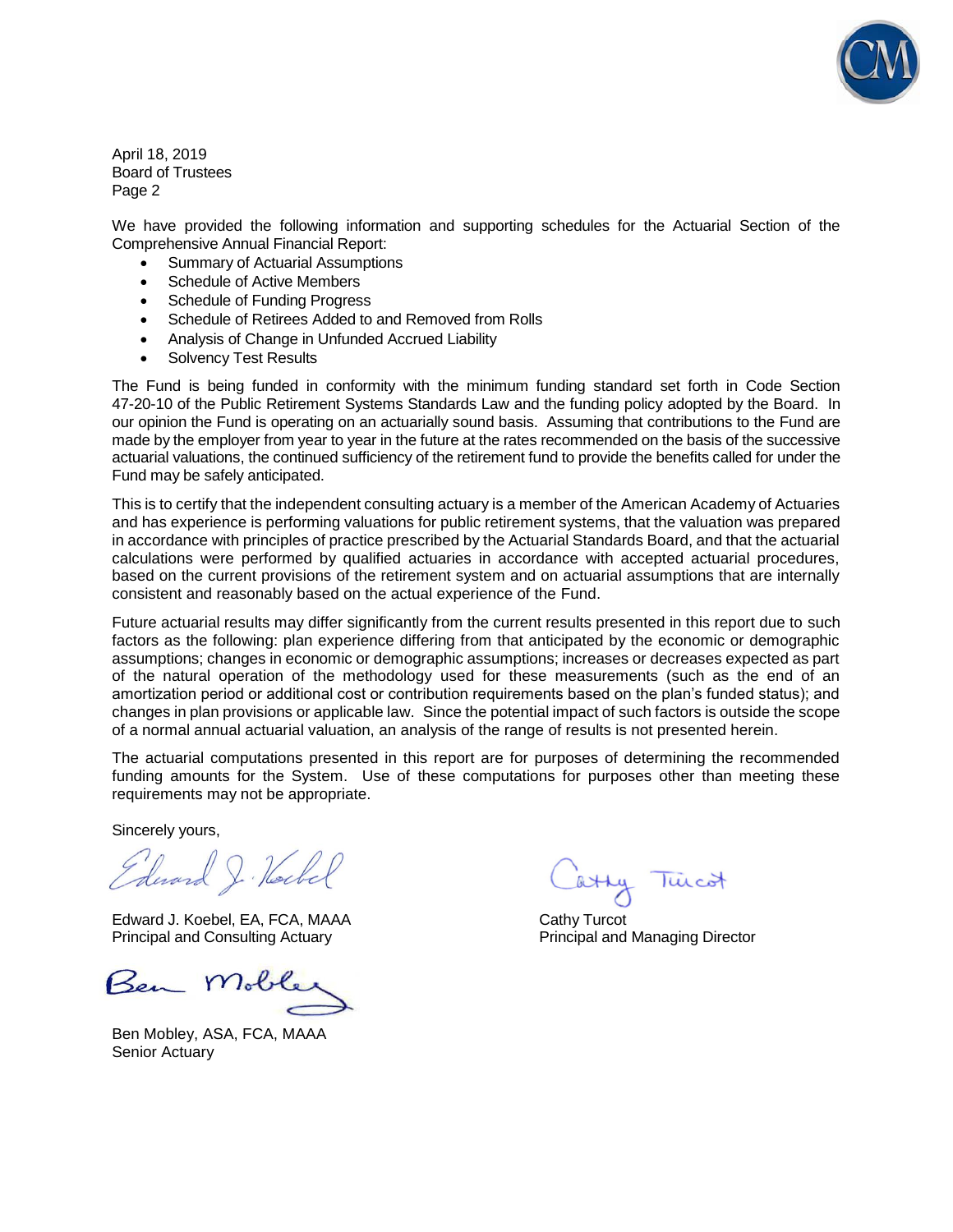

### **TABLE OF CONTENTS**

| <b>Section</b> | Item                                | Page No. |
|----------------|-------------------------------------|----------|
| I              | <b>Summary of Principal Results</b> | 1        |
| Ш              | Membership                          | 3        |
| Ш              | Assets                              | 4        |
| IV             | <b>Comments on Valuation</b>        | 5        |
| ٧              | Contributions Payable by the State  | 7        |
| VI             | Accounting Information              | 8        |
| VII            | Experience                          | 10       |

### **Schedule**

| A            | <b>Valuation Balance Sheet</b>                                           | 11 |
|--------------|--------------------------------------------------------------------------|----|
| B            | Development of the Actuarial Value of Assets                             | 12 |
| C            | Summary of Receipts and Disbursements                                    | 13 |
| D            | Outline of Actuarial Assumptions and Methods                             | 14 |
| Е            | <b>Actuarial Cost Method</b>                                             | 16 |
| F            | Board Funding Policy                                                     | 17 |
| G            | Amortization of UAAL                                                     | 20 |
| н            | Summary of Main Fund Provisions as<br>Interpreted for Valuation Purposes | 26 |
| $\mathbf{I}$ | Tables of Membership Data                                                | 27 |
| J            | <b>CAFR Schedules</b>                                                    | 29 |

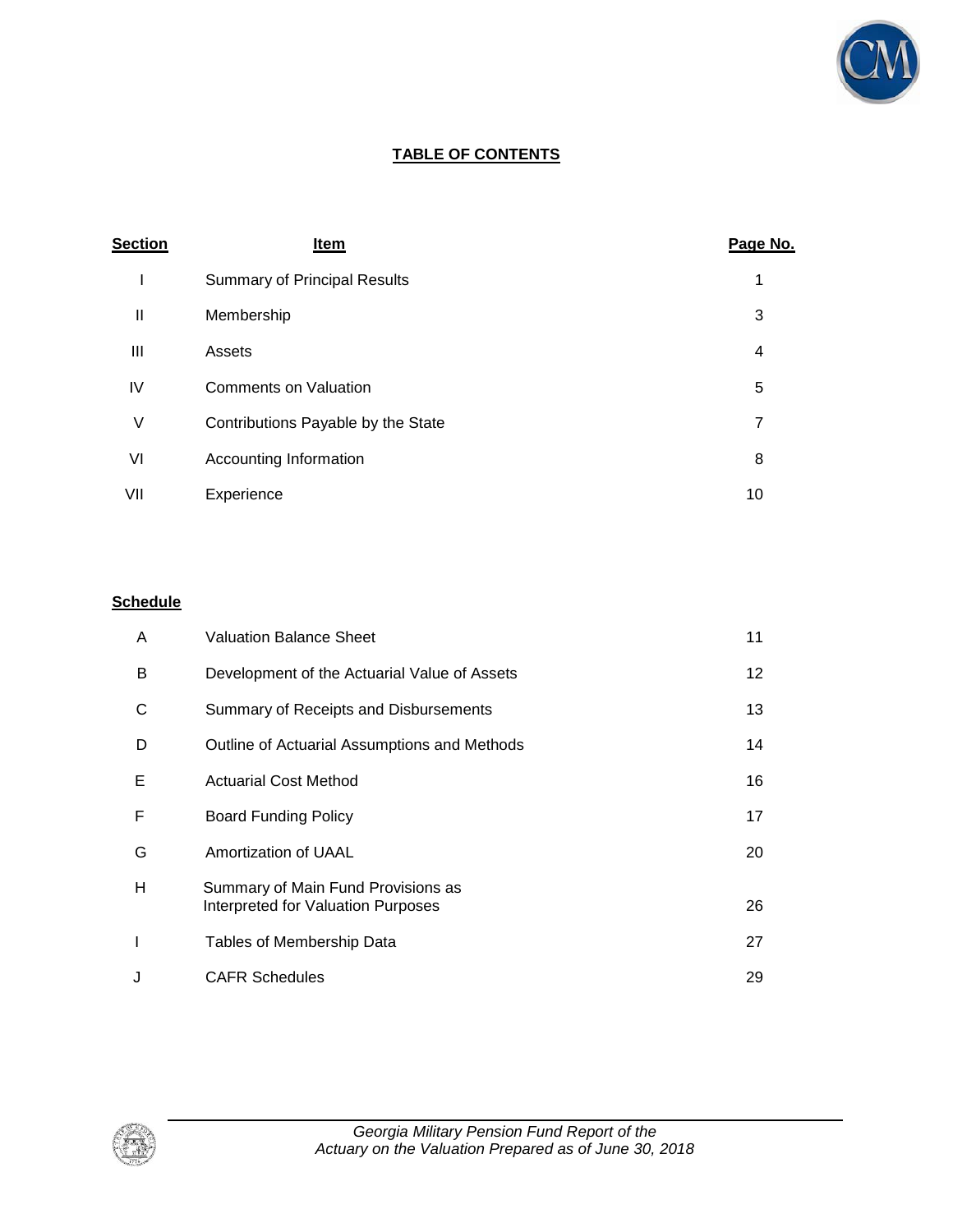

# **Section I – Summary of Principal Results**

1. For convenience of reference, the principal results of the current and preceding valuations are

summarized below.

| <b>Valuation Date</b>                                                                      |               | <b>June 30, 2018</b>     |               | <b>June 30, 2017</b>     |
|--------------------------------------------------------------------------------------------|---------------|--------------------------|---------------|--------------------------|
| Number of active members<br>Retired members:                                               |               | 13,804                   |               | 13,037                   |
| <b>Number</b><br>Annual pensions                                                           | \$            | 1,075<br>1,163,640       | \$            | 985<br>1,066,260         |
| Former members entitled to deferred vested pensions:<br>Number<br>Annual deferred pensions | \$            | 3,002<br>2,772,960       | \$            | 2,921<br>2,694,960       |
| Assets:<br>Fair Value<br><b>Actuarial Value</b>                                            | \$            | 23,653,000<br>23,362,000 | \$            | 20,711,000<br>20,604,000 |
| <b>Valuation Interest Rate</b>                                                             |               | 7.30%                    |               | 7.40%                    |
| Unfunded actuarial accrued liability                                                       | \$            | 20,259,856               | \$            | 20,126,594               |
| <b>Blended Amortization period (years)</b>                                                 |               | 15.6                     |               | 16.5                     |
| Funded Ratio based on Actuarial Value of Assets                                            |               | 53.6%                    |               | 50.6%                    |
| <b>For Fiscal Year Ending</b>                                                              | June 30, 2021 |                          | June 30, 2020 |                          |
| <b>Actuarially Determined Employer Contribution (ADEC)</b>                                 |               |                          |               |                          |
| Per active member:                                                                         |               |                          |               |                          |
| Normal*                                                                                    | \$            | 33.87<br>160.56          | \$            | 35.17<br>165.15          |
| Unfunded Actuarial Accrued Liability<br>Total                                              | \$            | 194.43                   | \$            | 200.32                   |
| Annual Amount:                                                                             |               |                          |               |                          |
| Normal*                                                                                    | \$            | 467,541                  | \$            | 458,511                  |
| Unfunded Actuarial Accrued Liability                                                       |               | 2,216,342                |               | 2,153,079                |
| Total                                                                                      | \$            | 2,683,883                | \$            | 2,611,590                |

\*The normal contribution includes administrative expenses.

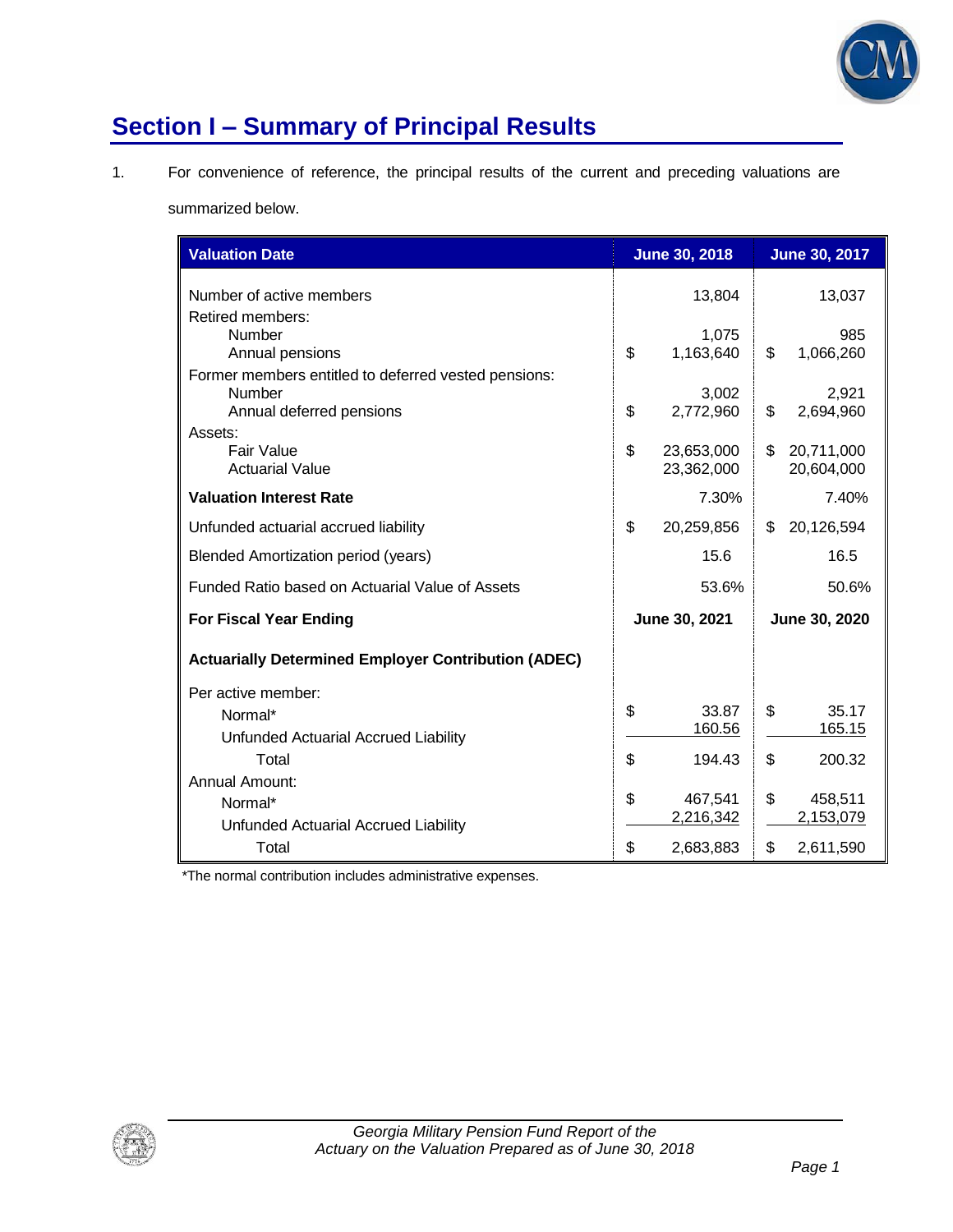

### **Section I – Summary of Principal Results**

- 2. The major benefit and contribution provisions of the Fund as reflected in the valuation are summarized in Schedule H. The valuation takes into account the effect of amendments to the Fund enacted through the 2018 session of the General Assembly. There have been no changes since the previous valuation.
- 3. Schedule D of this report outlines the full set of actuarial assumptions used to prepare the current valuation. Effective with the June 30, 2017 valuation, the assumed rate of return will be reduced by 0.10% (10 basis points) from the immediate prior actuarial valuation, as long as the actual rate of return for the fiscal year ending with the current valuation date exceeds the assumed rate of return from the immediate prior actuarial valuation. The assumed rate of return may not decrease below 7.00% net of investment expenses. Since the actual rate of return for the year ending June 30, 2018 was greater than 7.40%, the assumed rate of return used in the current valuation was decreased from 7.40% to 7.30%. The Board Funding Policy is shown in Schedule F.
- 4. The entry age actuarial cost method was used to prepare the valuation. Schedule E contains a brief description of this method.
- 5. Comments on the valuation results as of June 30, 2018 are given in Section IV, and further discussion of the contributions is set out in Section V.
- 6. We have prepared the Solvency Test and Schedule of Retirants Added to and Removed from Rolls for the Fund's Comprehensive Annual Financial Report. These tables are shown in Schedule J.
- 7. The funded ratio shown in the Summary of Principal Results is the ratio of the actuarial value of assets to the accrued liability and would be different if based on fair value of assets. The funded ratio is an indication of progress in funding the promised benefits. Since the ratio is less than 100%, there is a need for additional contributions toward payment of the unfunded actuarial accrued liability. In addition, this funded ratio does not have any relationship to measuring sufficiency if the plan had to settle its liabilities.

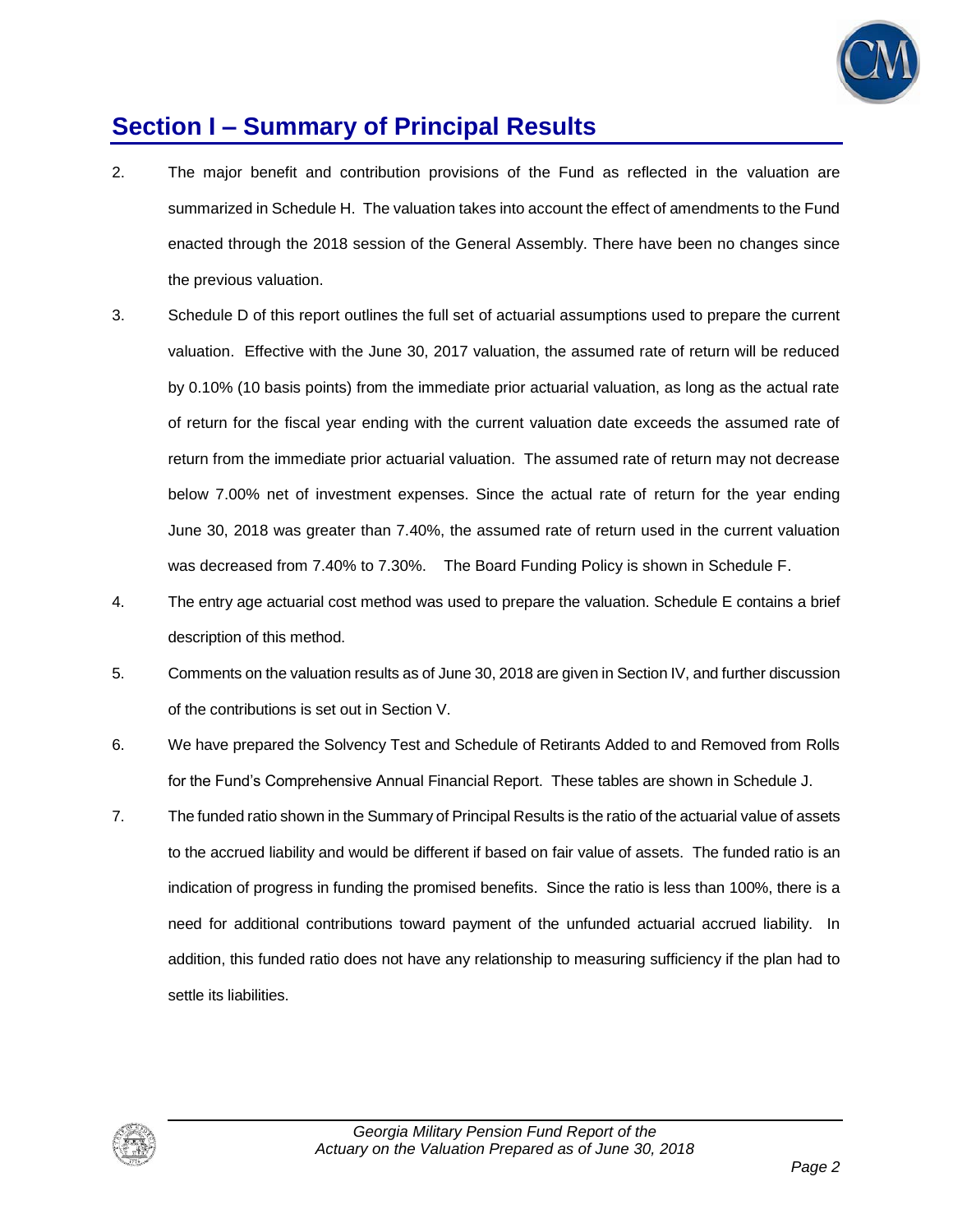

# **Section II – Membership**

1. Data for retired members of the Fund were furnished by the Retirement System. Data for active and deferred vested members of the Fund were furnished by the Defense Department. On this basis, the

valuation includes 13,804 active National Guard members.

2. The following table shows the number of retired members and deferred vested members included in

the valuation as of June 30, 2018, together with the amount of their annual retirement allowances

payable under the Fund as of that date.

#### **THE NUMBER AND ANNUAL RETIREMENT ALLOWANCES OF RETIRED MEMBERS AND DEFERRED VESTED MEMBERS AS OF JUNE 30, 2018**

| <b>GROUP</b>                        | <b>NUMBER</b> | <b>ANNUAL RETIREMENT</b><br><b>ALLOWANCES</b> |
|-------------------------------------|---------------|-----------------------------------------------|
| Retired Members, currently payable  | 1.075         | \$ 1,163,640                                  |
| Former Members, deferred allowances | 3,002         | 2,772,960                                     |

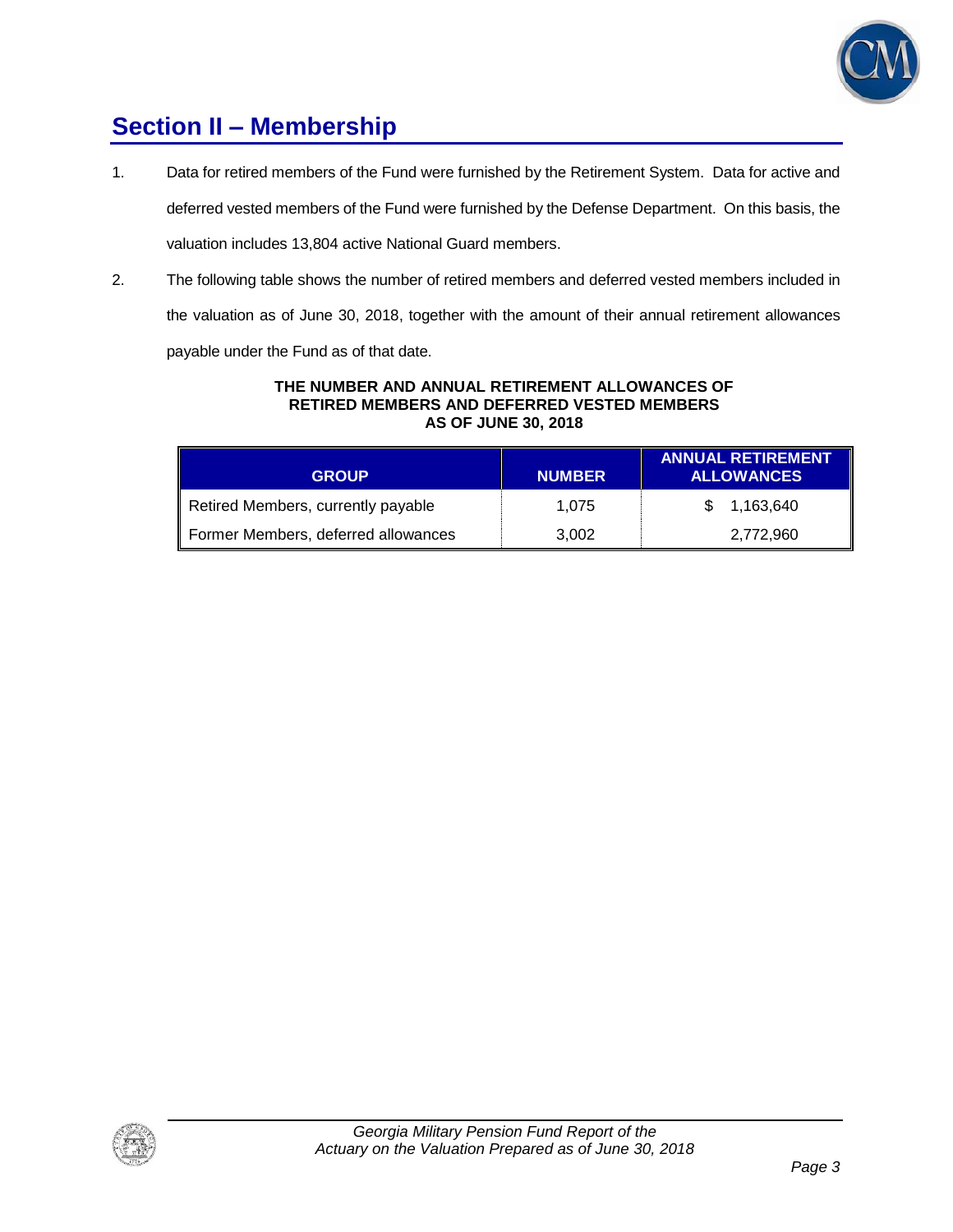

# **Section III – Assets**

- 1. As of June 30, 2018 the total fair value of assets amounted to \$23,653,000 as reported by the independent Auditor of the Fund. The actuarial value of assets as of June 30, 2018 was determined to be \$23,362,000 based on a five year smoothing of investment gains and losses. Schedule B shows the development of the actuarial value of assets as of June 30, 2018.
- 2. Schedule C shows the receipts and disbursements of the Fund for the two years preceding the valuation date and a reconciliation of the fund balances.

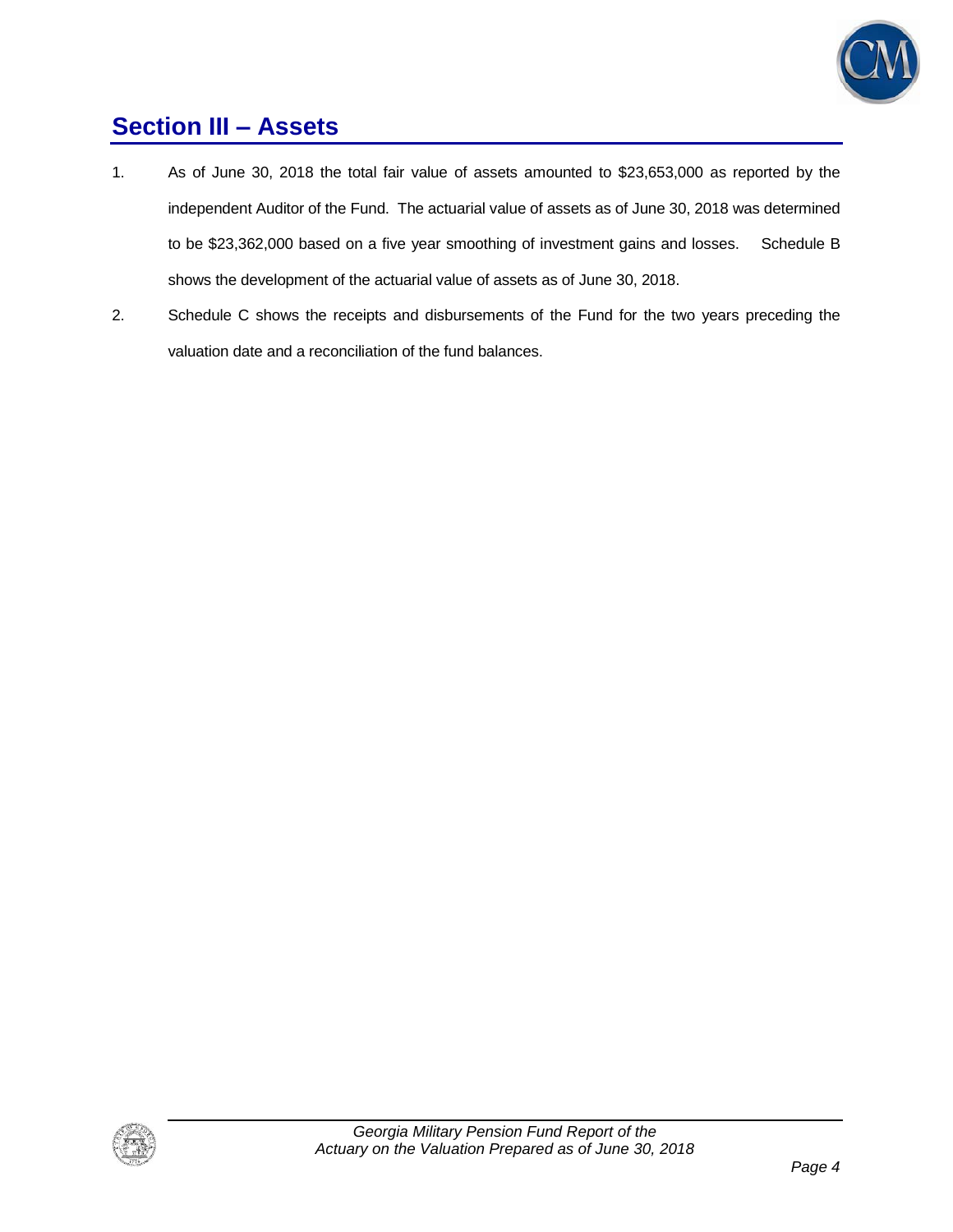

### **Section IV – Comments on Valuation**

- 1. Schedule A of this report contains the valuation balance sheet which shows the present and prospective assets and liabilities of the Fund as of June 30, 2018. The valuation was prepared in accordance with the actuarial assumptions and methods set forth in Schedule D and the actuarial cost method which is described in Schedule E.
- 2. The valuation balance sheet shows that the Fund has total prospective liabilities of \$44,069,215, of which \$30,963,994 is for the prospective benefits payable on account of present retired members, and members entitled to deferred vested benefits, and \$13,105,221 is for the prospective benefits payable on account of present active members. Against these liabilities, the Fund has total present assets of \$23,362,000 as of June 30, 2018. The difference of \$20,707,215 between the total liabilities and the total present assets represents the present value of contributions to be made in the future.
- 3. The employer's contributions to the Fund consist of normal contributions and unfunded actuarial accrued liability (UAAL) contributions. The valuation indicates that annual employer normal contributions at the rate of \$6.79 per active member are required to provide the currently accruing benefits of the Fund. An additional \$27.08 per active member is required to fund the administrative expenses of the Fund.
- 4. Prospective normal contributions (net of expenses) at the rate of \$6.79 have a present value of \$447,359. When this amount is subtracted from \$20,707,215, which is the present value of the total future contributions to be made by the employers, the result is a prospective unfunded actuarial accrued liability of \$20,259,856.
- 5. The funding policy adopted by the Board, as shown in Schedule F, provides that the unfunded actuarial accrued liability as of June 30, 2013 (Transitional UAAL) will be amortized as a level dollar amount over a closed 20-year period. In each subsequent valuation all benefit changes, assumption and method changes and experience gains and/or losses that have occurred since the previous valuation will determine a New Incremental UAAL. Each New Incremental UAAL will be amortized as a level dollar amount over a closed 20-year period from the date it is established.

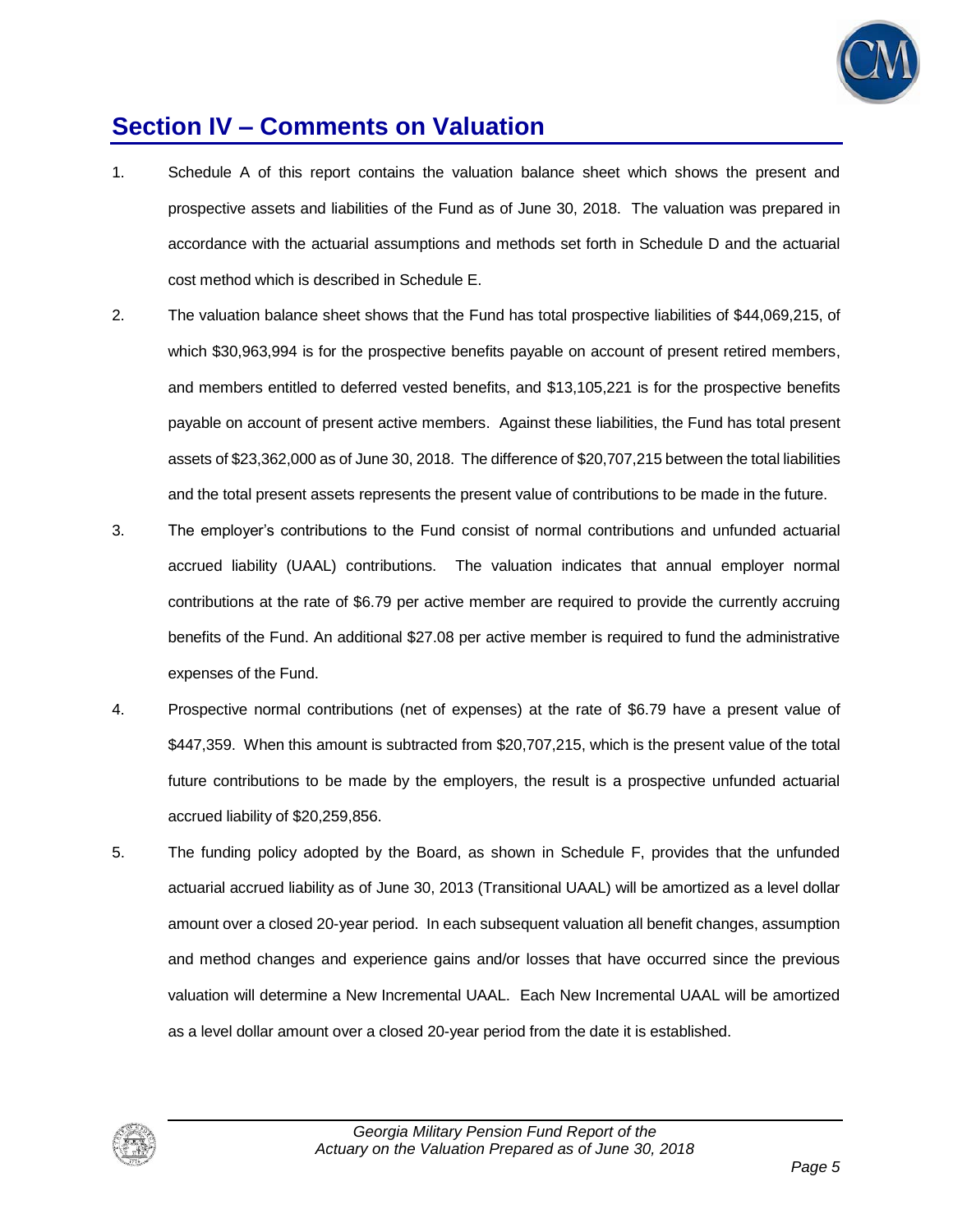

# **Section IV – Comments on Valuation**

- 6. The total accrued liability contribution rate is \$160.56 per active member, determined in accordance with the Board's funding policy.
- 7. Schedule G of this report shows the amortization schedules for the Transitional UAAL and New Incremental UAALs.
- 8. The following table shows the components of the total unfunded actuarial accrued liability (UAAL) and the derivation of the UAAL contribution rate in accordance with the funding policy.

|                                            | Remaining<br><b>Balance</b><br><b>UAAL</b> | Remaining<br>Amortization<br>Period (years) | Amortization<br><b>Payment</b> |
|--------------------------------------------|--------------------------------------------|---------------------------------------------|--------------------------------|
| Transitional                               | \$15,515,728                               | 15                                          | \$1,735,964                    |
| New Incremental June 30, 2014              | 36,307                                     | 16                                          | 3,920                          |
| New Incremental June 30, 2015              | 1,537,164                                  | 17                                          | 160,731                        |
| New Incremental June 30, 2016              | 1,473,145                                  | 18                                          | 149,635                        |
| New Incremental June 30, 2017              | 900,538                                    | 19                                          | 89,100                         |
| New Incremental June 30, 2018              | 796.974                                    | 20                                          | 76,992                         |
| <b>Total UAAL</b>                          | \$20,259,856                               |                                             | \$2,216,342                    |
|                                            |                                            |                                             |                                |
| <b>Blended Amortization Period (years)</b> | 15.6                                       |                                             |                                |
| UAAL Contribution Rate per active member   | \$160.56                                   |                                             |                                |

### **TOTAL UAAL AND UAAL CONTRIBUTION RATE**

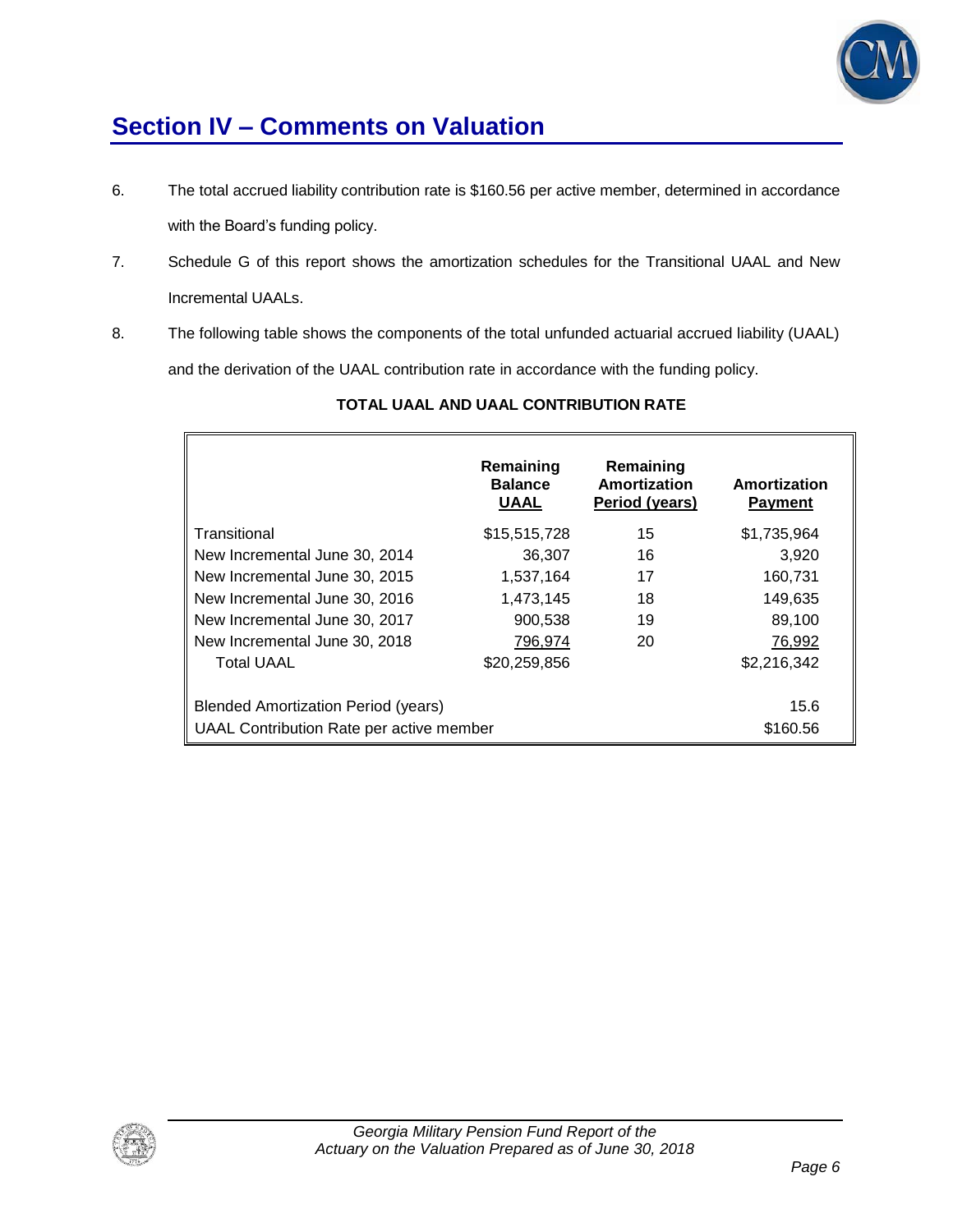

# **Section V – Contributions Payable by the State**

- 1. The employer's contributions to the Fund consist of a normal contribution and an unfunded actuarial accrued liability contribution (UAAL) as determined by actuarial valuation.
- 2. The normal contribution rate is calculated as the level dollar which, if applied for the average member during the entire period of his anticipated covered service, would be required in addition to the contributions of the member to meet the cost of all benefits payable on his behalf. On the basis of the valuation, the normal contribution rate was determined to be \$6.79 per active member, or \$93,729 based on 13,804 active members as of June 30, 2018.
- 3. An additional \$373,812, or \$27.08 per active member, is required to fund the administrative expenses of the Fund.
- 4. The total normal contribution including administrative expenses is, therefore, \$467,541, or \$33.87 per active member.
- 5. The UAAL contribution is the level annual amount which will be sufficient to amortize the unfunded actuarial accrued liability in accordance with the Board's funding policy. The annual UAAL contribution determined on this basis by the June 30, 2018 valuation is \$2,216,342, or \$160.56 per active member.
- 6. The following table summarizes the employer contribution rates which were determined by the June 30, 2018 valuation and are recommended for use.

| <b>CONTRIBUTION</b>                  |   | <b>PER ACTIVE</b><br><b>MEMBER</b> |   | <b>ANNUAL</b><br><b>AMOUNT</b> |
|--------------------------------------|---|------------------------------------|---|--------------------------------|
| Normal                               | S | 33.87                              | S | 467.541                        |
| Unfunded Actuarial Accrued Liability |   | 160.56                             |   | 2,216,342                      |
| Total                                | S | 194.43                             |   | 2,683,883                      |

#### **ACTUARIALLY DETERMINED EMPLOYER CONTRIBUTION (ADEC) FOR FISCAL YEAR ENDING JUNE 30, 2021**

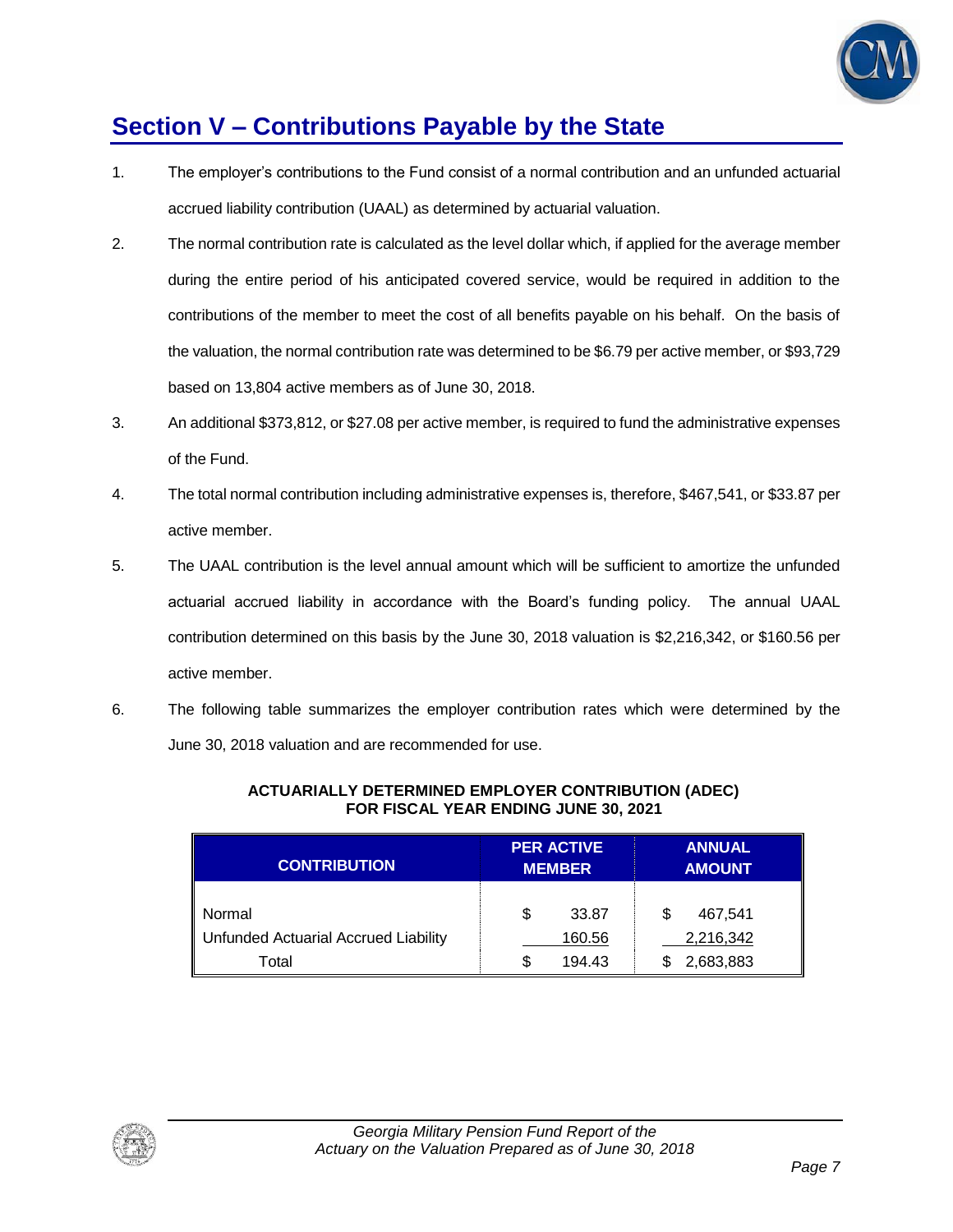

# **Section VI – Accounting Information**

The information required under Governmental Accounting Standards Board (GASB) Statements No. 67 and

68 will be issued in separate reports. The following information is provided for informational purposes only.

1. The following is a distribution of the number of employees by type of membership:

| <b>GROUP</b>                                                                   | <b>NUMBER</b> |
|--------------------------------------------------------------------------------|---------------|
| Retirees and beneficiaries currently<br>receiving benefits                     | 1,075         |
| Terminated plan members entitled to<br>benefits but not yet receiving benefits | 3,002         |
| Active plan members                                                            | 13,804        |
| Total                                                                          | 17,881        |

#### **NUMBER OF ACTIVE AND RETIRED MEMBERS AS OF JUNE 30, 2018**

### 2. The schedule of funding progress is shown below

### **SCHEDULE OF FUNDING PROGRESS**

| <b>Actuarial</b><br><b>Valuation</b><br><b>Date</b> | <b>Actuarial</b><br>Value of<br><b>Assets</b><br>(a) | <b>Actuarial Accrued</b><br><b>Liability (AAL)</b><br>- Entry Age<br>(b) | <b>Unfunded</b><br><b>AAL</b><br>(UAAL)<br>$(b - a)$ | <b>Funded</b><br><b>Ratio</b><br>(a/b) | <b>Covered</b><br><b>Payroll</b><br>(C) | <b>UAAL</b> as a<br><b>Percentage of</b><br><b>Covered</b><br><b>Payroll</b><br>$((b-a)/c)$ |
|-----------------------------------------------------|------------------------------------------------------|--------------------------------------------------------------------------|------------------------------------------------------|----------------------------------------|-----------------------------------------|---------------------------------------------------------------------------------------------|
| 6/30/2013                                           | \$12,131,000                                         | \$ 30,055,570                                                            | \$17.924.570                                         | 40.36%                                 | N/A                                     | N/A                                                                                         |
| 6/30/2014                                           | 14.264.000                                           | 31.815.154                                                               | 17.551.154                                           | 44.83                                  | N/A                                     | N/A                                                                                         |
| 6/30/2015                                           | 16.446.000                                           | 35.212.807                                                               | 18.766.807                                           | 46.70                                  | N/A                                     | N/A                                                                                         |
| 6/30/2016                                           | 18.414.000                                           | 38,210,803                                                               | 19.796.803                                           | 48.19                                  | N/A                                     | N/A                                                                                         |
| 6/30/2017*                                          | 20,604,000                                           | 40,730,594                                                               | 20,126,594                                           | 50.59                                  | N/A                                     | N/A                                                                                         |
| 6/30/2018*                                          | 23,362,000                                           | 43,621,856                                                               | 20,259,856                                           | 53.56                                  | N/A                                     | N/A                                                                                         |

\* Reflects change in assumed rate of return

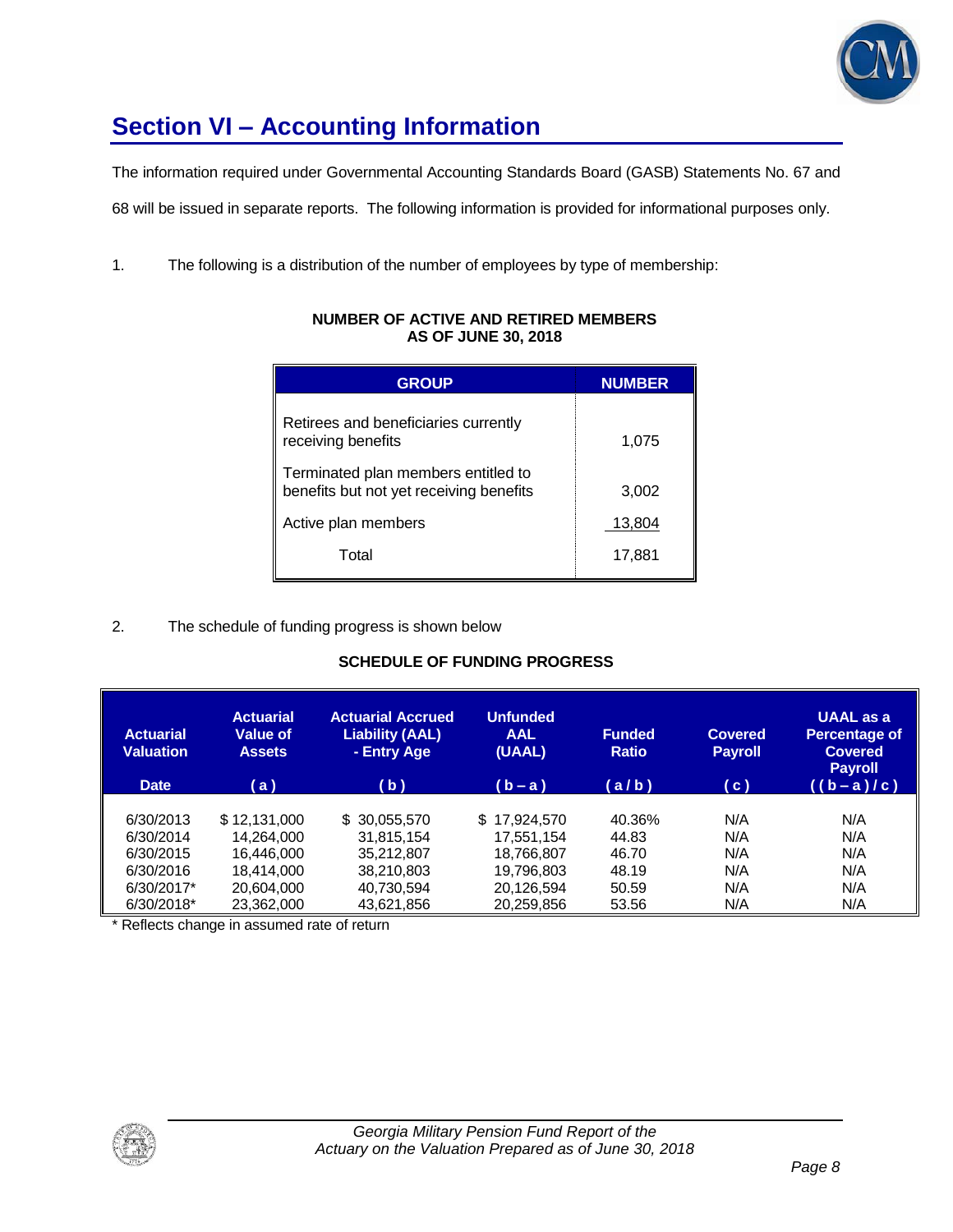

# **Section VI – Accounting Information**

| Year<br><b>Ending</b> | <b>Actuarially</b><br><b>Determined Employer</b><br><b>Contribution (ADEC)</b> | <b>Percentage</b><br><b>Contributed</b> |
|-----------------------|--------------------------------------------------------------------------------|-----------------------------------------|
| 6/30/2013             | \$1,703,000                                                                    | 100%                                    |
| 6/30/2014             | 1,892,000                                                                      | 100                                     |
| 6/30/2015             | 1,893,000                                                                      | 100                                     |
| 6/30/2016             | 1,990,000                                                                      | 100                                     |
| 6/30/2017             | 2,018,000                                                                      | 100                                     |
| 6/30/2018             | 2,377,000                                                                      | 100                                     |

3. The following shows the schedule of employer contributions:

4. The information presented in the required supplementary schedules was determined as part of the actuarial valuation at June 30, 2018. Additional information as of the latest actuarial valuation follows.

| Valuation date                            | 6/30/2018            |
|-------------------------------------------|----------------------|
| Actuarial cost method                     | Entry age            |
| Amortization method                       | Level dollar, closed |
| Remaining amortization period             | 15.6 years           |
| Asset valuation method                    | 5-year smoothed fair |
| Actuarial assumptions:                    |                      |
| Investment rate of<br>return <sup>*</sup> | 7.30%                |
| Projected salary<br>increases             | N/A                  |
| Cost-of-living adjustments                | None                 |

\* Includes inflation at 2.75%



.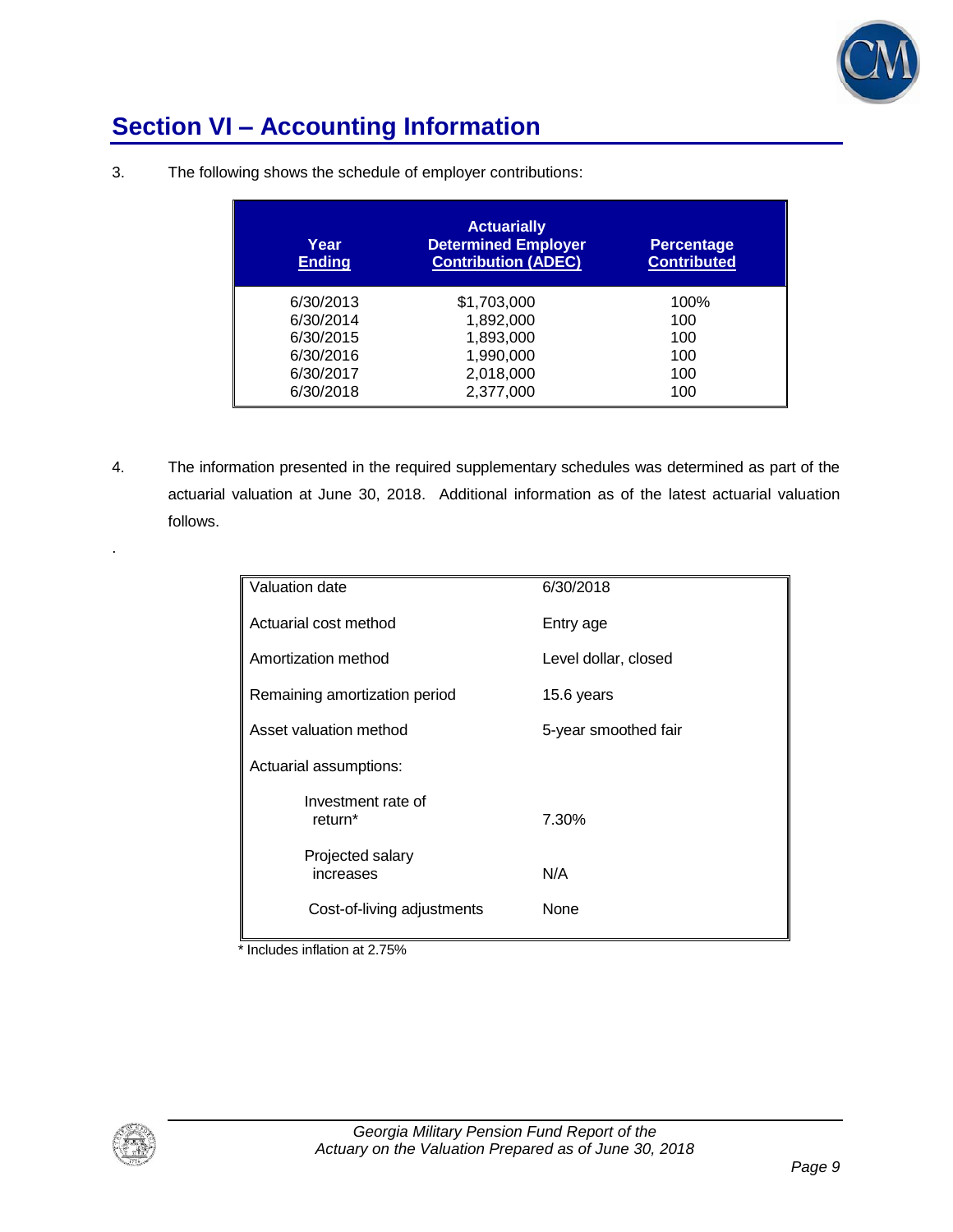

### **Section VII – Experience**

- 1. The last experience investigation was prepared for the five-year period ending June 30, 2014, and based on the results of the investigation various assumptions and methods were revised and adopted by the Board on December 17, 2015. The next experience investigation will be prepared for the period July 1, 2014 through June 30, 2019.
- 2. The following table shows the estimated gain or loss from various factors that resulted in an increase of \$133,262 in the unfunded actuarial accrued liability (UAAL) from \$20,126,594 to \$20,259,856 during the fiscal year ending June 30, 2018.
- 3. The most significant item contributing to the \$133.3 thousand increase in the UAAL was a \$570.2 thousand increase due to the decrease in the assumed rate of return from 7.40% to 7.30%. There were also losses for mortality, turnover and retirement. These losses were somewhat offset by a gain for valuation asset growth more than expected and the accrued liability contribution being greater than the interest on the UAAL.

| <b>ITEM</b>                                                                                                                                                    | <b>AMOUNT OF</b><br><b>INCREASE/</b><br>(DECREASE) |
|----------------------------------------------------------------------------------------------------------------------------------------------------------------|----------------------------------------------------|
| Interest (7.40%) added to previous unfunded actuarial accrued liability<br>Accrued liability contribution                                                      | 1,489.4<br>S<br>(2, 140.6)                         |
| Experience:<br>Valuation asset growth<br>Pensioners' mortality<br>Turnover and retirements<br>New entrants<br>Assumption changes<br>Miscellaneous/Data changes | (181.0)<br>40.7<br>143.1<br>208.9<br>570.2<br>2.6  |
| Total                                                                                                                                                          | \$<br>133.3                                        |

### **ANALYSIS OF THE INCREASE IN UNFUNDED ACTUARIAL ACCRUED LIABILITY** (in thousands of dollars)

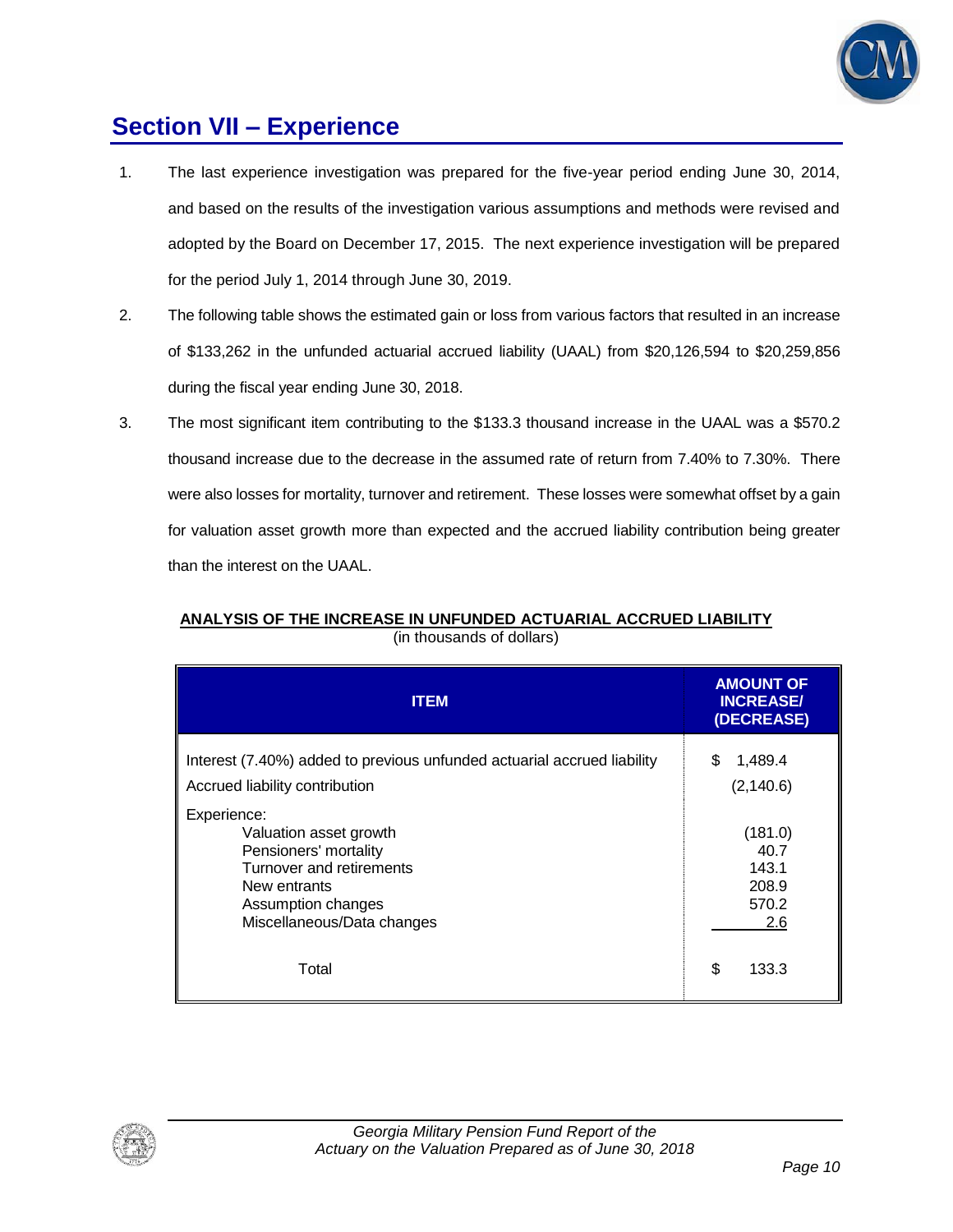

# **Schedule A – Valuation Balance Sheet**

### **VALUATION BALANCE SHEET**

#### **PRESENT AND PROSPECTIVE ASSETS AND LIABILITIES AS OF JUNE 30, 2018**

|     | <b>ACTUARIAL LIABILITIES</b>                                                    |                   |  |  |  |
|-----|---------------------------------------------------------------------------------|-------------------|--|--|--|
|     | Present value of prospective benefits payable on account of:                    |                   |  |  |  |
| (1) | Present retired members                                                         | \$<br>10,643,628  |  |  |  |
| (2) | Former members entitled to deferred benefits                                    | 20,320,366        |  |  |  |
| (3) | Present active members                                                          | <u>13,105,221</u> |  |  |  |
| (4) | <b>Total Actuarial Liabilities</b>                                              | 44,069,215        |  |  |  |
|     | <b>PRESENT AND PROSPECTIVE ASSETS</b>                                           |                   |  |  |  |
| (5) | Actuarial Value of Assets:                                                      | 23,362,000<br>\$. |  |  |  |
| (6) | Present value of total future contributions = $(4) - (5)$<br>\$20,707,215       |                   |  |  |  |
| (7) | Prospective normal contributions                                                | 447,359           |  |  |  |
| (8) | Prospective unfunded actuarial accrued liability<br>contributions = $(6) - (7)$ | 20,259,856        |  |  |  |
| (9) | <b>Total Present and Prospective Assets</b>                                     | 44,069,215        |  |  |  |

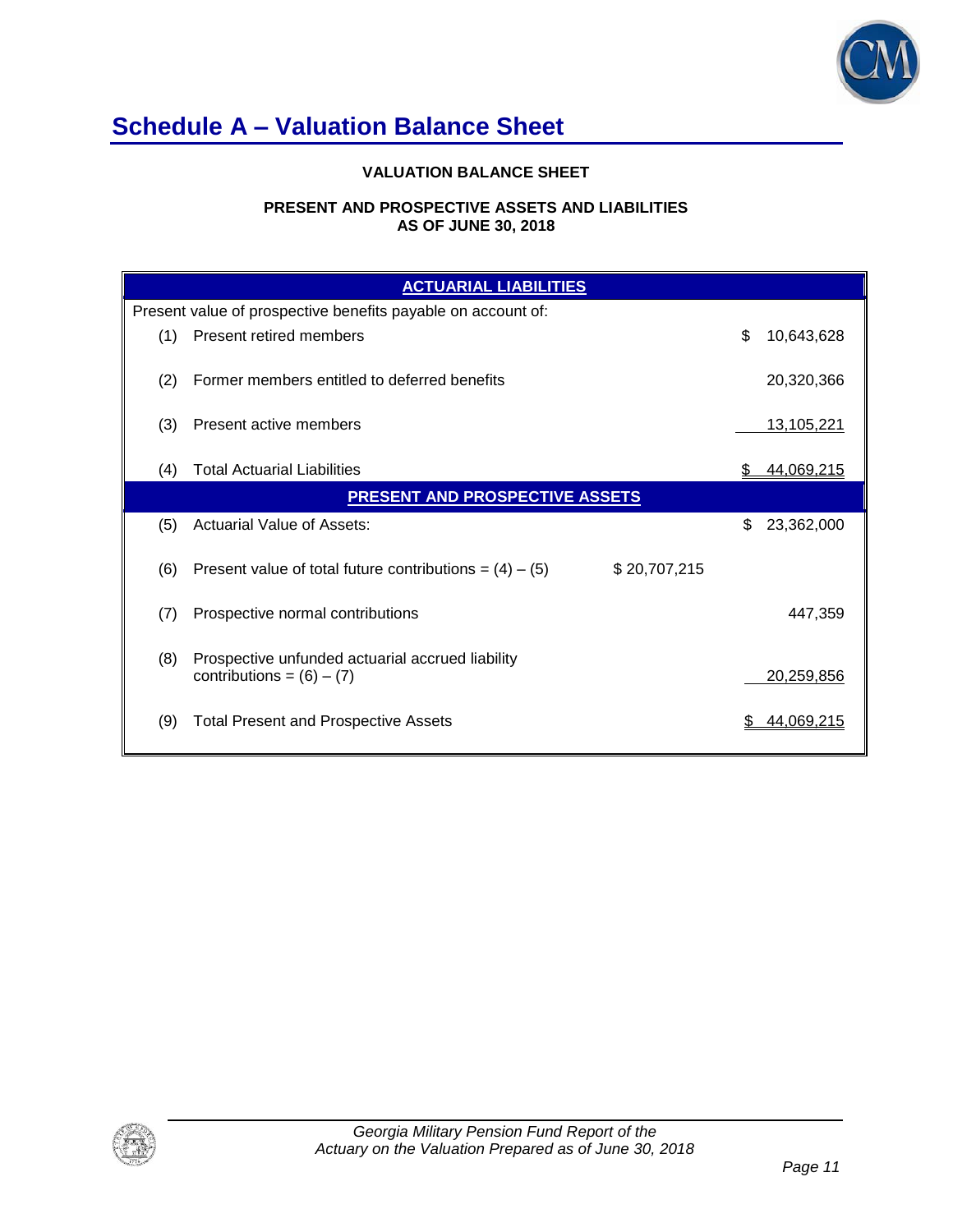

### **Schedule B – Development of Actuarial Value of Assets**

| (1) |                                                               | Actuarial Value Beginning of Year                                                                             | \$ | 20,604   |
|-----|---------------------------------------------------------------|---------------------------------------------------------------------------------------------------------------|----|----------|
| (2) | Fair Value End of Year                                        |                                                                                                               | \$ | 23,653   |
| (3) |                                                               | Fair Value Beginning of Year                                                                                  |    | 20,711   |
| (4) | Cash Flow                                                     |                                                                                                               |    |          |
|     | (a)                                                           | Contributions                                                                                                 | \$ | 2,377    |
|     | (b)                                                           | <b>Benefit Payments</b>                                                                                       |    | (1, 138) |
|     | (c)                                                           | <b>Administrative Expenses</b>                                                                                |    | (225)    |
|     | (d)                                                           | <b>Investment Expenses</b>                                                                                    |    | (6)      |
|     | (e)                                                           | Net: $(4)(a) + (4)(b) + 4(c) + 4(d)$                                                                          | \$ | 1,008    |
| (5) |                                                               | Investment Income                                                                                             |    |          |
|     | (a)                                                           | Fair Total: $(2) - (3) - (4)(e)$                                                                              | \$ | 1,934    |
|     | (b)<br>Assumed Rate of Return for Current Year                |                                                                                                               |    | 7.40%    |
|     | (c)                                                           | Amount for Immediate Recognition:<br>$[(3) \times (5)(b)] + {[(4)(a) +4(b) +4(c)]x (5)(b) \times 0.5} - 4(d)$ | \$ | 1,576    |
|     | (d)                                                           | Amount for Phased-In Recognition: (5)(a) - (5)(c)                                                             |    | 358      |
| (6) |                                                               | Phased-In Recognition of Investment Income                                                                    |    |          |
|     | (a)                                                           | Current Year: (5)(d) / 5                                                                                      | \$ | 72       |
|     | (b)                                                           | <b>First Prior Year</b>                                                                                       |    | 181      |
|     | (c)                                                           | Second Prior Year                                                                                             |    | (208)    |
|     | (d)                                                           | <b>Third Prior Year</b>                                                                                       |    | (118)    |
|     | (e)                                                           | Fourth Prior Year                                                                                             |    | 247      |
|     | (f)                                                           | <b>Total Recognized Investment Gain</b>                                                                       | \$ | 174      |
| (7) | Actuarial Value End of Year: $(1) + (4)(e) + (5)(c) + (6)(f)$ |                                                                                                               | \$ | 23,362   |
| (8) | Difference Between Fair & Actuarial Values: $(2) - (7)$       |                                                                                                               | \$ | 291      |
| (9) | Rate of Return on Actuarial Value                             |                                                                                                               |    | 8.26%    |

### **DEVELOPMENT OF ACTUARIAL VALUE OF ASSETS (\$ in thousands)**

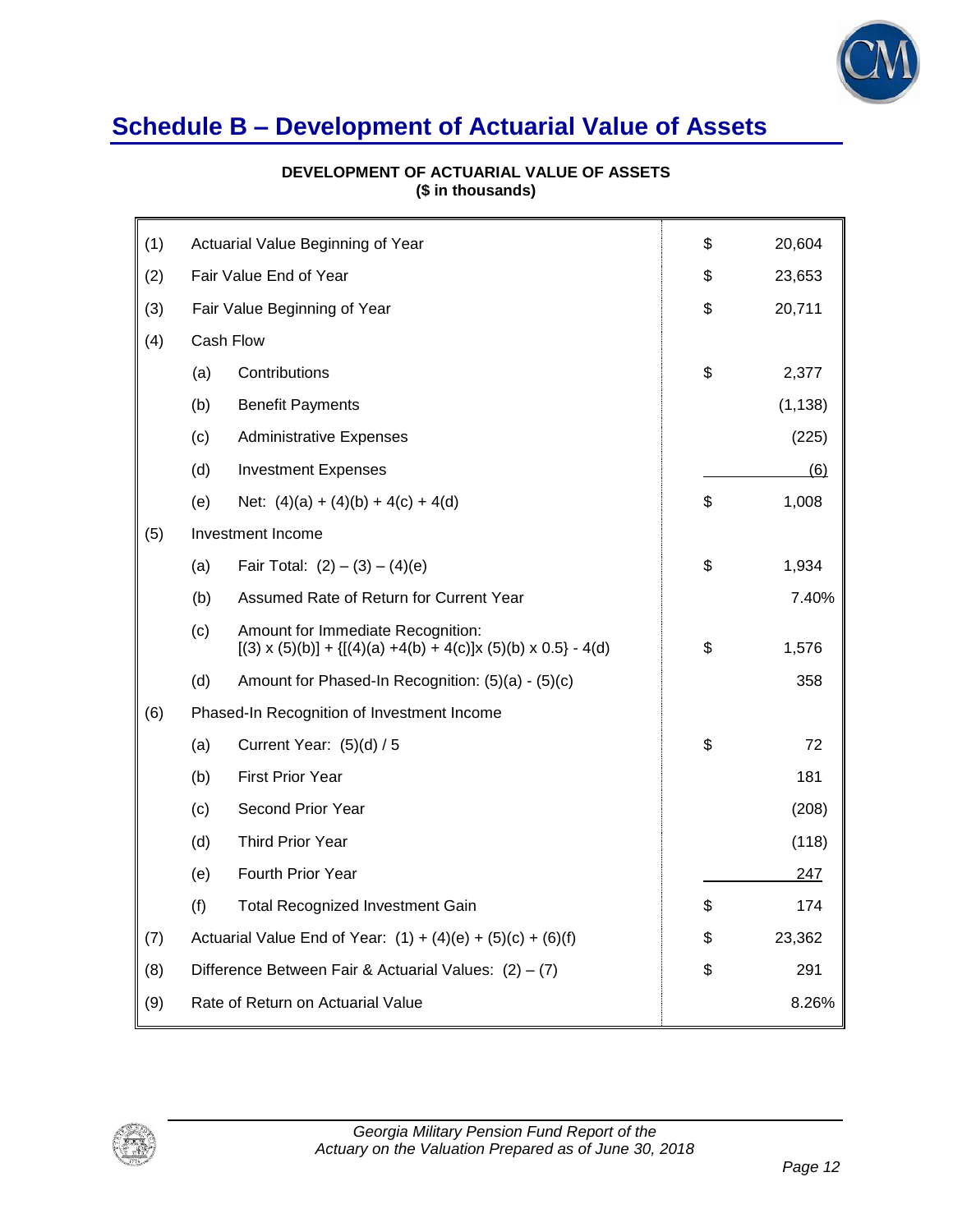

# **Schedule C – Summary of Receipts and Disbursements**

| <b>Receipts for the Year</b>                     |    | <b>YEAR ENDING</b>           |    |                              |
|--------------------------------------------------|----|------------------------------|----|------------------------------|
|                                                  |    | June 30, 2018<br>(\$1,000's) |    | June 30, 2017<br>(\$1,000's) |
| Contributions:<br><b>Members</b><br>Employer     | \$ | 0<br>2,377                   | \$ | 0<br>2,018                   |
| Subtotal                                         | \$ | 2,377                        | \$ | 2,018                        |
| Investment Earnings (Net of Investment Expenses) |    | 1,928                        |    | 2,262                        |
| <b>TOTAL</b>                                     | \$ | 4,305                        | \$ | 4,280                        |
| Disbursements for the Year                       |    |                              |    |                              |
| <b>Benefit Payments</b>                          | \$ | 1,138                        | \$ | 1,042                        |
| <b>Refunds to Members</b>                        |    | $\Omega$                     |    | $\Omega$                     |
| <b>Administrative Expenses</b>                   |    | 225                          |    | 244                          |
| <b>TOTAL</b>                                     | \$ | 1,363                        | \$ | 1,286                        |
| <b>Excess of Receipts over Disbursements</b>     | \$ | 2,942                        | \$ | 2,994                        |
| <b>Reconciliation of Asset Balances</b>          |    |                              |    |                              |
| Asset Balance as of the Beginning of Year        | \$ | 20,711                       | \$ | 17,717                       |
| Excess of Receipts over Disbursements            |    | 2,942                        |    | 2,994                        |
| Asset Balance as of the End of Year              | \$ | 23,653                       | \$ | 20,711                       |
| Rate of Return                                   |    | 9.09%                        |    | 12.51%                       |

### **SUMMARY OF RECEIPTS AND DISBURSEMENTS (Fair Value)**

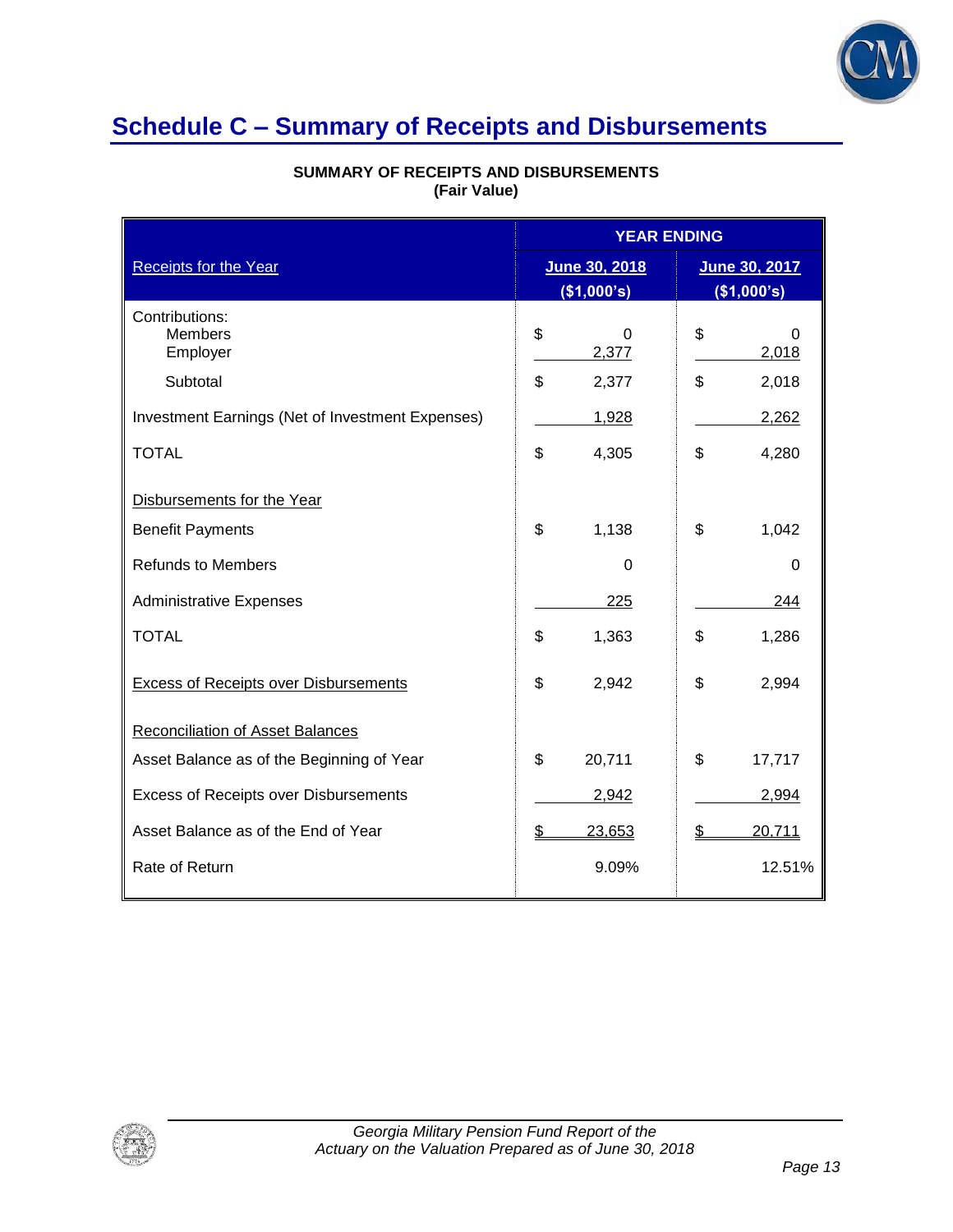

# **Schedule D – Outline of Actuarial Assumptions and Methods**

Actuarial assumptions and methods adopted by the Board December 17, 2015. Valuation interest rate adopted by the Board March 15, 2018.

**VALUATION INTEREST RATE:** 7.30% per annum, compounded annually, net of investment expenses, composed of a 2.75% inflation assumption and a 4.55% real rate of investment return assumption.

**SEPARATIONS FROM ACTIVE SERVICE:** Representative values of the assumed annual rates of separation from active service are as follows:

| <b>RATES OF WITHDRAWAL FROM ACTIVE SERVICE</b>                         |                                              |  |  |
|------------------------------------------------------------------------|----------------------------------------------|--|--|
| <b>SERVICE</b>                                                         | <b>RATES</b>                                 |  |  |
| 2 & Under<br>$3 - 7$<br>$8 - 9$<br>$10 - 14$<br>$15 - 19$<br>20 & Over | 13.0%<br>17.5<br>14.0<br>13.5<br>8.5<br>14.5 |  |  |

| <b>AGE</b>  | <b>RATES OF RETIREMENT</b> |
|-------------|----------------------------|
| 60          | 75.0%                      |
| 61          | 60.0                       |
| 62          | 70.0                       |
| 63          | 60.0                       |
| 64          | 60.0                       |
| 65 and over | 100.0                      |
|             |                            |

| <b>AGE</b> | <b>RATES OF DEATH</b> |               |  |
|------------|-----------------------|---------------|--|
|            | <b>Male</b>           | <b>Female</b> |  |
| 25         | 0.0349%               | 0.0192%       |  |
| 30         | 0.0412                | 0.0245        |  |
| 35         | 0.0717                | 0.0441        |  |
| 40         | 0.1001                | 0.0655        |  |
| 45         | 0.1399                | 0.1043        |  |
| 50         | 0.1983                | 0.1555        |  |
| 55         | 0.2810                | 0.2228        |  |
| 60         | 0.4092                | 0.3058        |  |

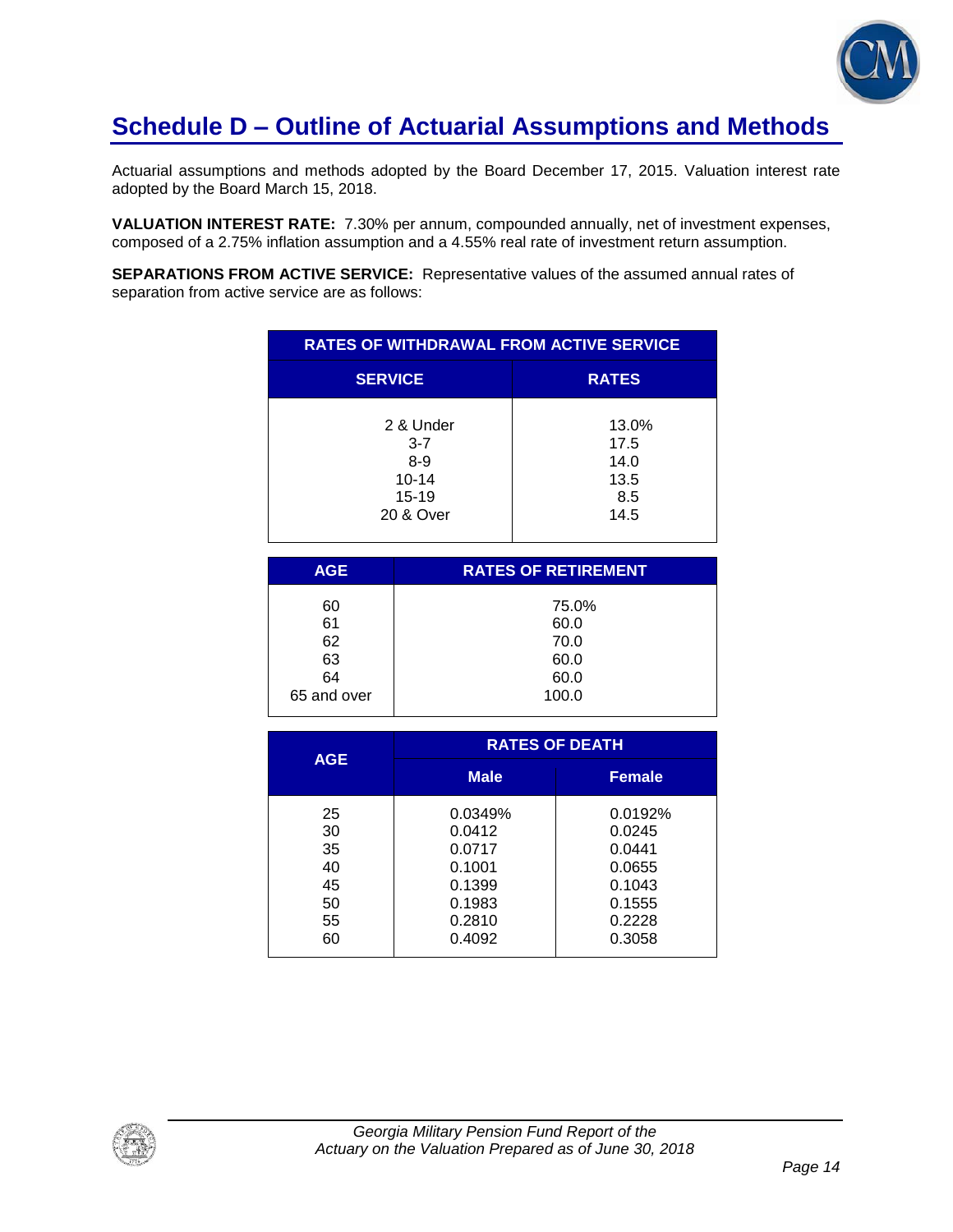

# **Schedule D – Outline of Actuarial Assumptions and Methods**

**DEATHS AFTER RETIREMENT:** Since the Fund has minimal post-retirement mortality experience, the Fund uses the same mortality tables used for the Employees' Retirement System of Georgia, which is the RP-2000 Combined Mortality Table projected to 2025 with projection scale BB and set forward 2 years for both males and females. There is a margin for future mortality improvement in the tables used by the Fund. Based on the results of the most recent experience study adopted by the Board on December 17, 2015, the numbers of expected future deaths are 9-12% less than the actual number of deaths that occurred during the study period.

| <b>Age</b> | Men     | Women   | Age | <b>Men</b> | Women   |
|------------|---------|---------|-----|------------|---------|
| 40         | 0.1127% | 0.0790% | 65  | 1.1300%    | 0.8994% |
| 45         | 0.1609  | 0.1230  | 70  | 1.8697     | 1.5281  |
| 50         | 0.2474  | 0.1872  | 75  | 3.2147     | 2.5220  |
| 55         | 0.4246  | 0.2918  | 80  | 5.5160     | 4.1628  |
| 60         | 0.6985  | 0.4923  | 85  | 9.5631     | 7.1239  |

Representative values of the assumed annual rates of mortality are as follows:

**ADMINISTRATIVE EXPENSES:** Budgeted administrative expenses for the fiscal year are added to the normal cost.

**AMORTIZATION METHOD:** Level dollar amortization.

**ASSET METHOD:** Actuarial value, as developed in Schedule B. The actuarial value of assets recognizes a portion of the difference between the fair value of assets and the expected value of assets, based on the assumed valuation rate of return. The actuarial value was set equal to the fair value as of June 30, 2013. The amount recognized each year beginning June 30, 2014 is 20% of the difference between fair value and expected actuarial value.

**VALUATION METHOD:** Entry age actuarial cost method. See Schedule E for a brief description of this method.

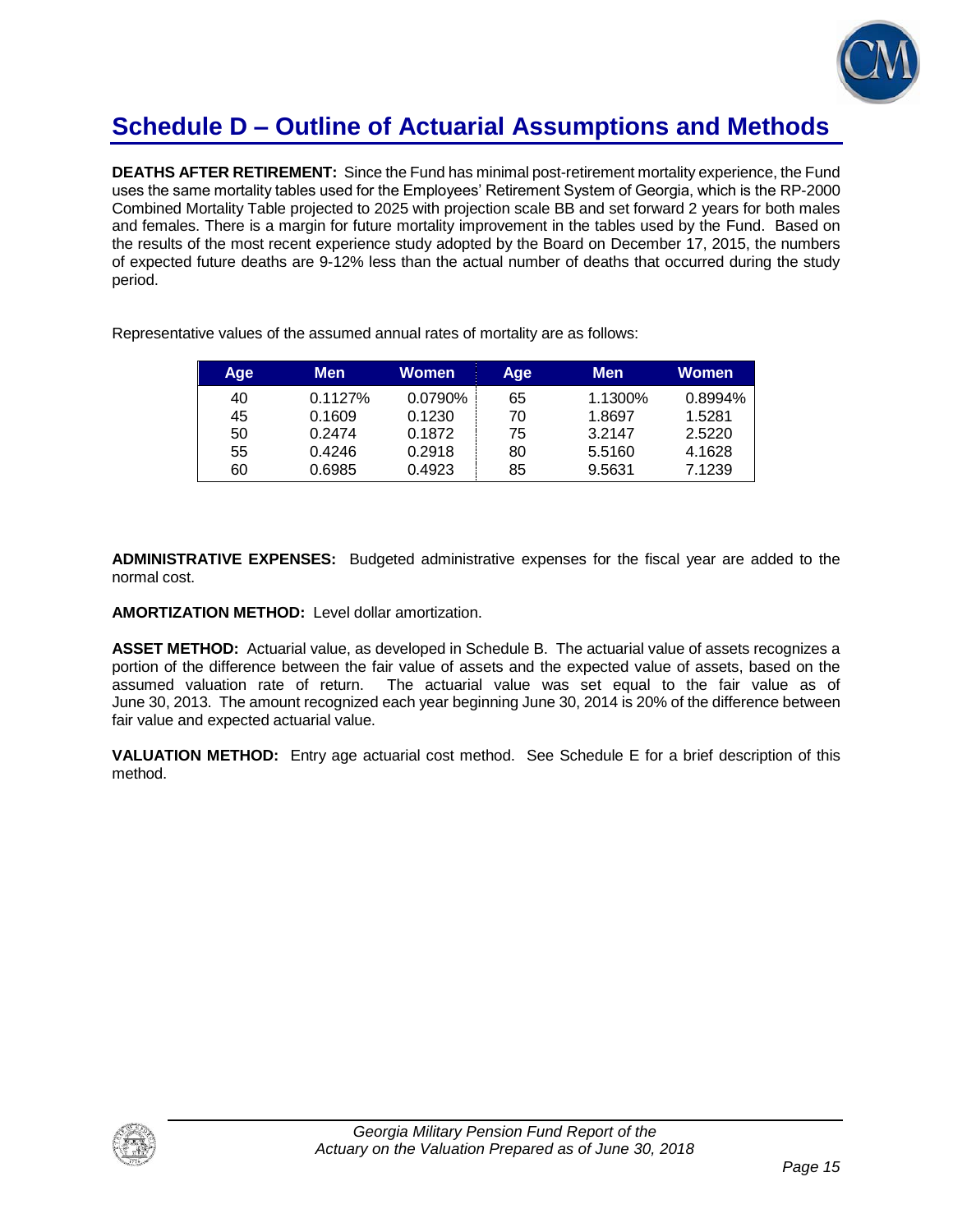

# **Schedule E – Actuarial Cost Method**

- 1. The valuation is prepared on the projected benefit basis, under which the present value, at the interest rate assumed to be earned in the future (currently 7.30%), of each member's expected benefits at retirement or death is determined, based on age, service and sex. The calculations take into account the probability of a member's death or termination of employment prior to becoming eligible for a benefit, as well as the possibility of his terminating with a service, disability or survivor's benefit. The present value of the expected benefits payable on account of the active members is added to the present value of the expected future payments to retired members, beneficiaries and members entitled to deferred vested benefits to obtain the present value of all expected benefits payable from the Fund on account of the present group of members and beneficiaries.
- 2. The employer contributions required to support the benefits of the Fund are determined following a level funding approach, and consist of a normal contribution and an unfunded actuarial accrued liability contribution.
- 3. The normal contribution is determined using the entry age actuarial cost method. Under this method, a calculation is made to determine the level amount which, if applied for the average member during the entire period of his anticipated covered service, would be required in addition to the contributions of the member to meet the cost of all benefits payable on his behalf.
- 4. The unfunded actuarial accrued liability contributions are determined by subtracting the present value of prospective employer normal contributions and member contributions, together with the current actuarial value of assets, from the present value of expected benefits to be paid from the Fund.

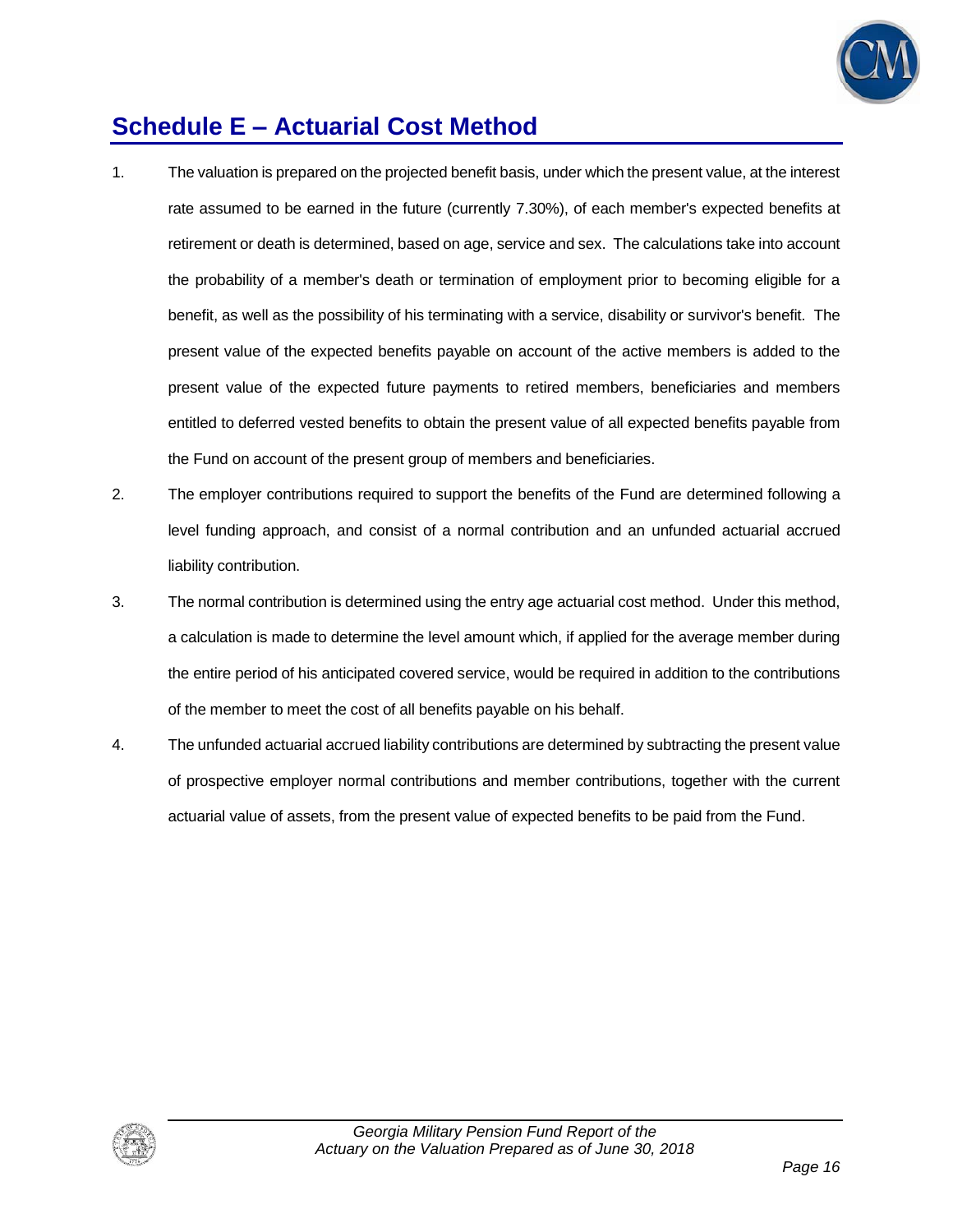

# **Schedule F – Board Funding Policy**

#### **FUNDING POLICY OF THE GMPF BOARD OF TRUSTEES**

The purpose of this Funding Policy is to state the overall objectives for the Georgia Military Pension Fund (System), the benchmarks that will be used to measure progress in achieving those goals, and the methods and assumptions that will be employed to develop the benchmarks. It is the intent of the GMPF Board of Trustees that the Funding Policy outlined herein will remain unchanged until the objectives below are met.

#### **I. Funding Objectives**

The goal in requiring employer and member contributions to the System is to accumulate sufficient assets during a member's employment to fully finance the benefits the member is expected to receive throughout retirement. In meeting this objective, the System will strive to meet the following funding objectives:

- To develop a pattern of contributions expressed both as a total dollar amount and as a dollar amount per active member and measured by valuations prepared in accordance with applicable State laws and the principles of practice prescribed by the Actuarial Standards Board.
- To maintain an increasing funded ratio (ratio of actuarial value of assets to actuarial accrued liabilities) that reflects a trend of improved actuarial condition. The long-term objective is to obtain a 100% funded ratio over a reasonable period of future years.
- To maintain adequate asset levels to finance the benefits promised to members and monitor the future demand for liquidity.
- To promote intergenerational equity for taxpayers with respect to contributions required for the benefits provided by the System.

#### **II. Measures of Funding Progress**

To track progress in achieving the System's funding objectives, the following measures will be determined annually as of the actuarial valuation date (with due recognition that a single year's results may not be indicative of long-term trends):

- **Funded ratio** The funded ratio, defined as the actuarial value of assets divided by the actuarial accrued liability, should increase over time, before adjustments for changes in benefits, actuarial methods, and/or actuarial adjustments. The target funded ratio will be 100 percent within 20 years of the valuation date for the first valuation conducted following the adoption of this Policy (i.e. the June 30, 2013 valuation date).
- **Unfunded Actuarial Accrued Liability (UAAL)**
	- o **Transitional UAAL** The UAAL established as of the initial valuation date for which this funding policy is adopted shall be known as the Transitional UAAL.
	- o **New Incremental UAAL** Each subsequent valuation will produce a New Incremental UAAL consisting of all benefit changes, assumption and method changes and experience gains and/or losses that have occurred since the previous valuations.

### **UAAL Amortization Period**

- $\circ$  The transitional UAAL will be amortized over a closed 20 year period beginning on the initial valuation date for which this funding policy is adopted.
- $\circ$  Each New Incremental UAAL shall be amortized over a closed 20 year period beginning with the year it is incurred.

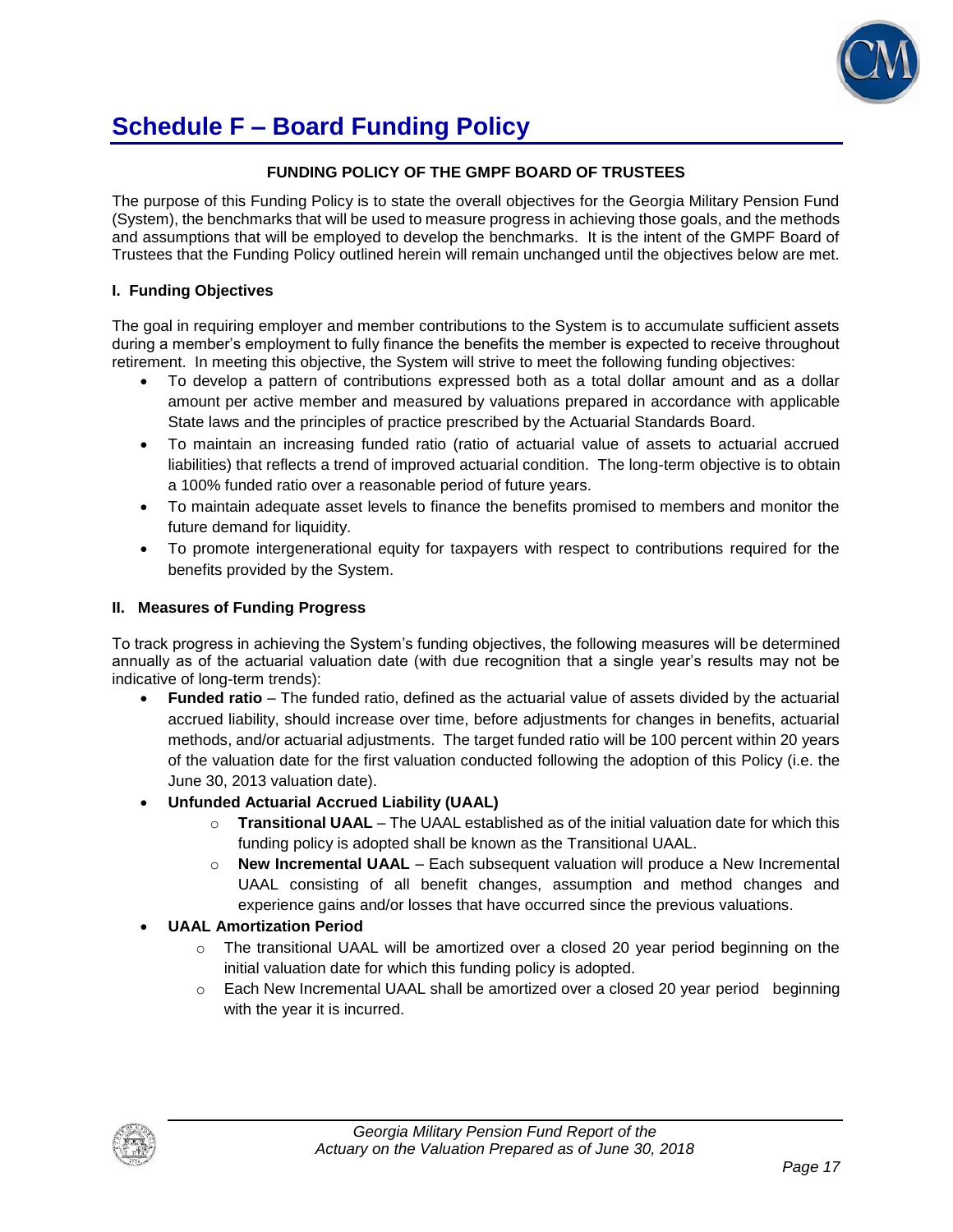

# **Schedule F – Board Funding Policy**

- **Employer Contributions**
	- o **Employer Normal Contributions**  the contribution determined as of the valuation date each year to fund the employer portion of the annual normal cost of the System based on the assumptions and methods adopted by the Board.
	- $\circ$  In each valuation subsequent to the adoption of this funding policy the required employer contributions will be determined as the summation of the employer Normal Contribution, a contribution for administrative expenses, the amortization cost for the Transitional UAAL and the individual amortization cost for each of the New Incremental UAAL bases.
	- $\circ$  Employer Contributions will be expressed as both a total dollar amount and as a dollar amount per active member. In no event shall the employer contributions be less than \$0.
	- $\circ$  The valuation methodology, including the amortization of the Unfunded Actuarial Accrued Liability (UAAL), would be expected to maintain reasonably stable contributions as a dollar per active member.

### **III. Methods and Assumptions**

The annual actuarial valuations providing the measures to assess funding progress will utilize the actuarial methods and assumptions last adopted by the Board based upon the advice and recommendations of the actuary. These include the following primary methods and assumptions:

- The actuarial cost method used to develop the benchmarks will be the Entry Age Normal (EAN) actuarial cost method.
- The long-term annual investment rate of return assumption will be:
	- $\circ$  Effective with the June 30, 2013 valuation date, 7.50% net of investment expenses.
	- $\circ$  Effective with the June 30, 2017 valuation date, reduced by 0.10% (10 basis points) from the immediate prior actuarial valuation, as long as the following conditions are met:
		- The actual rate of return for the fiscal year ending with the current valuation date exceeds the assumed rate of return from the immediate prior actuarial valuation, and
		- The assumed rate of return does not decrease below 7.00% net of investment expenses.
- The actuarial value of assets will be determined by recognizing the annual differences between actual and expected market value of assets over a five-year period, beginning with the June 30, 2013 actuarial valuation.
	- $\circ$  Prior to the June 30, 2013 valuation, the differences between actual and expected market value of assets were recognized over a seven-year period. For the June 30, 2013 valuation, all then-current deferred gains and losses will be recognized immediately, and the initial new five-year period will begin immediately thereafter.

The employer contributions determined in an annual actuarial valuation will be at least sufficient to satisfy the annual normal cost of the System and amortize the UAAL as a level dollar amount over a period not to exceed 20 years (for the UAAL as of the June 30, 2013 valuation date, and for each successive year of gains and losses incurred in years following the June 30, 2013 valuation date). However in no event shall the employer contributions be less than \$0.

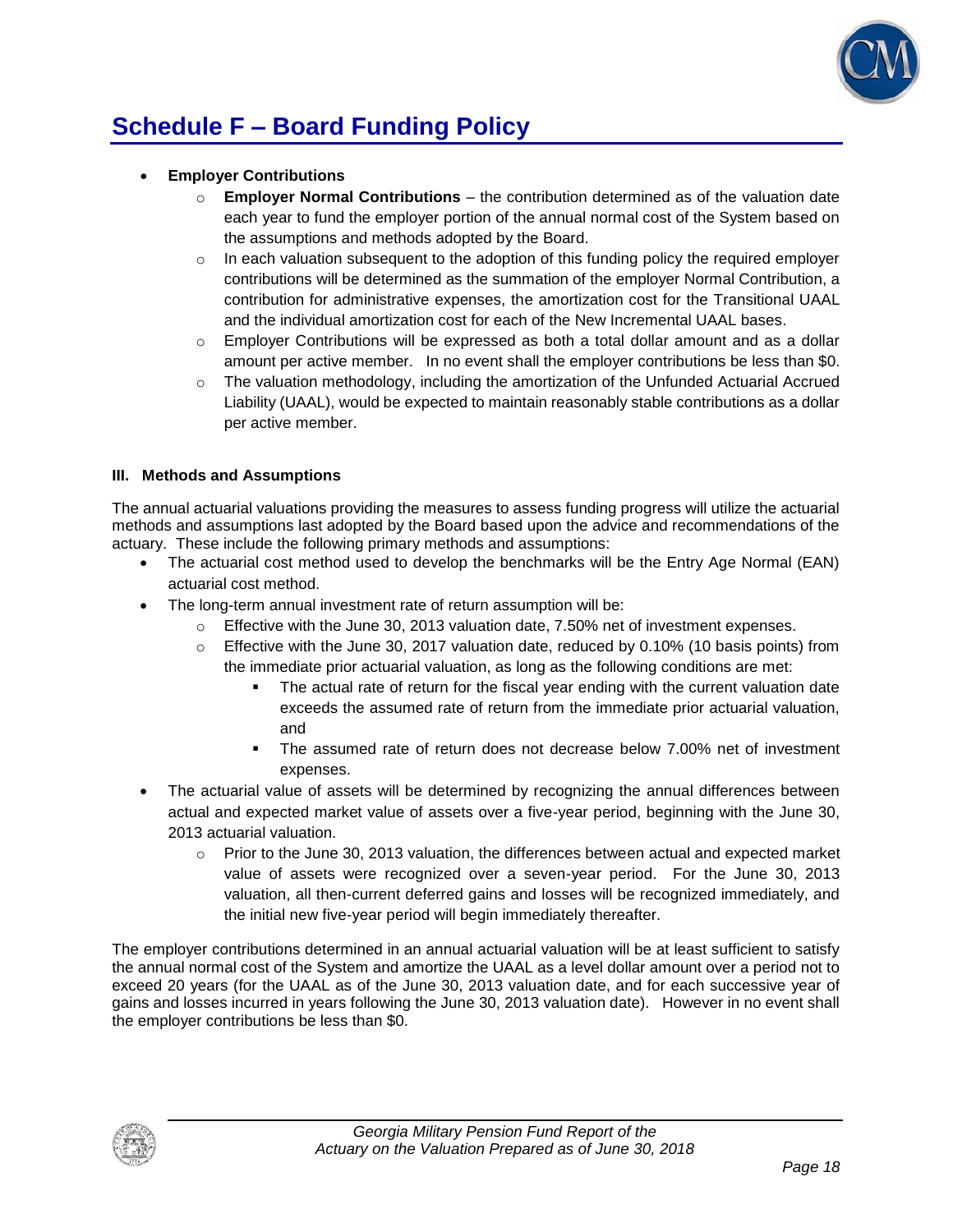

# **Schedule F – Board Funding Policy**

The actuary shall conduct an investigation into the System's experience at least every five years and utilize the results of the investigation to form the basis for recommended assumptions and methods. Any changes to the recommended assumptions and methods that are approved by the Board will be reflected in this Policy.

### **IV. Funding Policy Progress**

The Board will periodically have actuarial projections of the valuation results performed to assess the current and expected future progress towards the overall funding goals of the System. These periodic projections will provide the expected valuation results over at least a 30-year period. The projected measures of funding progress and the recent historical trend provided in valuations will provide important information for the Board's assessment of the System's funding progress.

Adopted: March 15, 2018

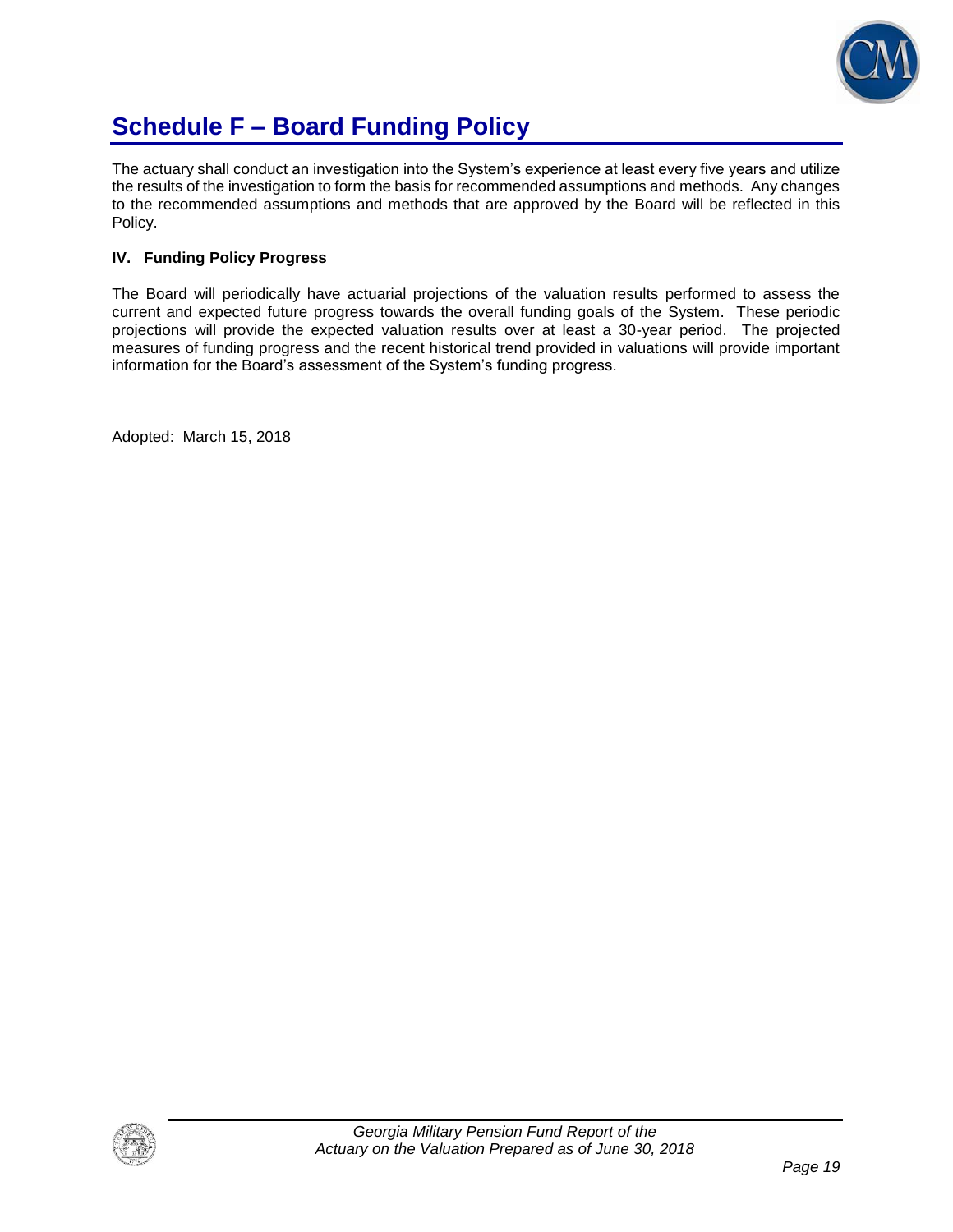

### **AMORTIZATION OF TRANSITIONAL UAAL**

|                       |                |                          | Annual       |
|-----------------------|----------------|--------------------------|--------------|
|                       | Amortization   | Balance of               | Amortization |
| <b>Valuation Date</b> | Period         | <b>Transitional UAAL</b> | Payment      |
| 6/30/2013             | 20             | \$17,924,570             | \$1,758,260  |
| 6/30/2014             | 19             | 17,510,653               | 1,758,260    |
| 6/30/2015             | 18             | 17,065,691               | 1,758,260    |
| 6/30/2016             | 17             | 16,587,358               | 1,758,260    |
| 6/30/2017             | 16             | 16,073,149               | 1,746,834    |
| 6/30/2018             | 15             | 15,515,728               | 1,735,964    |
| 6/30/2019             | 14             | 14,912,412               | 1,735,964    |
| 6/30/2020             | 13             | 14,265,054               | 1,735,964    |
| 6/30/2021             | 12             | 13,570,438               | 1,735,964    |
| 6/30/2022             | 11             | 12,825,116               | 1,735,964    |
| 6/30/2023             | 10             | 12,025,385               | 1,735,964    |
| 6/30/2024             | 9              | 11, 167, 274             | 1,735,964    |
| 6/30/2025             | 8              | 10,246,521               | 1,735,964    |
| 6/30/2026             | $\overline{7}$ | 9,258,552                | 1,735,964    |
| 6/30/2027             | 6              | 8,198,462                | 1,735,964    |
| 6/30/2028             | 5              | 7,060,986                | 1,735,964    |
| 6/30/2029             | 4              | 5,840,473                | 1,735,964    |
| 6/30/2030             | 3              | 4,530,864                | 1,735,964    |
| 6/30/2031             | 2              | 3,125,652                | 1,735,964    |
| 6/30/2032             | 1              | 1,617,861                | 1,735,964    |
| 6/30/2033             | 0              | 0                        | 0            |

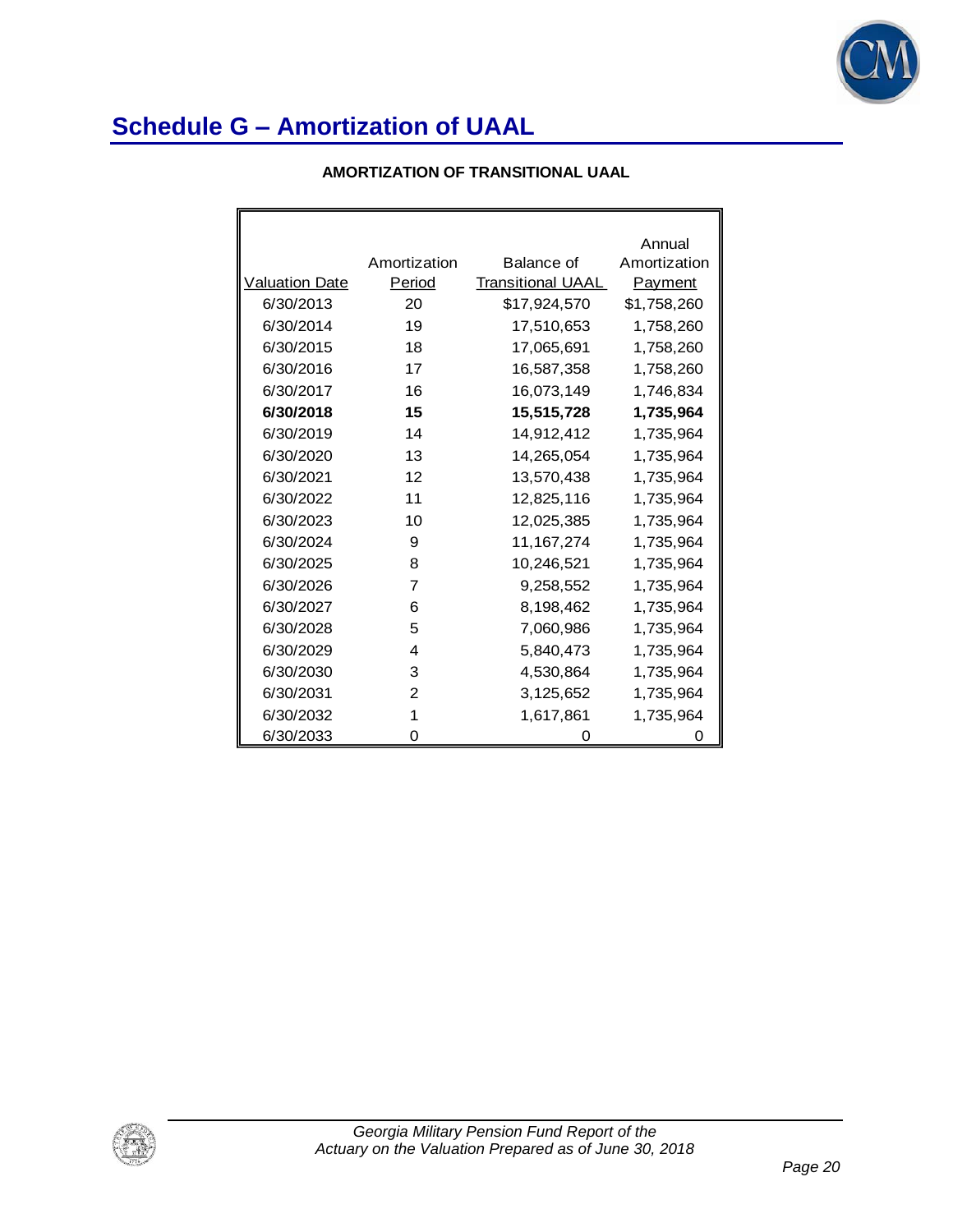

|                       |              | Balance of            | Annual         |
|-----------------------|--------------|-----------------------|----------------|
|                       | Amortization | New Incremental       | Amortization   |
| <b>Valuation Date</b> | Period       | <u>UAAL 6/30/2014</u> | <u>Payment</u> |
| 6/30/2014             | 20           | \$40,501              | \$3,973        |
| 6/30/2015             | 19           | 39,566                | 3,973          |
| 6/30/2016             | 18           | 38,560                | 3,973          |
| 6/30/2017             | 17           | 37,480                | 3,946          |
| 6/30/2018             | 16           | 36,307                | 3,920          |
| 6/30/2019             | 15           | 35,037                | 3,920          |
| 6/30/2020             | 14           | 33,675                | 3,920          |
| 6/30/2021             | 13           | 32,213                | 3,920          |
| 6/30/2022             | 12           | 30,645                | 3,920          |
| 6/30/2023             | 11           | 28,962                | 3,920          |
| 6/30/2024             | 10           | 27,156                | 3,920          |
| 6/30/2025             | 9            | 25,218                | 3,920          |
| 6/30/2026             | 8            | 23,139                | 3,920          |
| 6/30/2027             | 7            | 20,908                | 3,920          |
| 6/30/2028             | 6            | 18,514                | 3,920          |
| 6/30/2029             | 5            | 15,945                | 3,920          |
| 6/30/2030             | 4            | 13,189                | 3,920          |
| 6/30/2031             | 3            | 10,232                | 3,920          |
| 6/30/2032             | 2            | 7,058                 | 3,920          |
| 6/30/2033             | 1            | 3,653                 | 3,920          |
| 6/30/2034             | 0            | 0                     | Ω              |

### **AMORTIZATION OF 2014 INCREMENTAL UAAL**

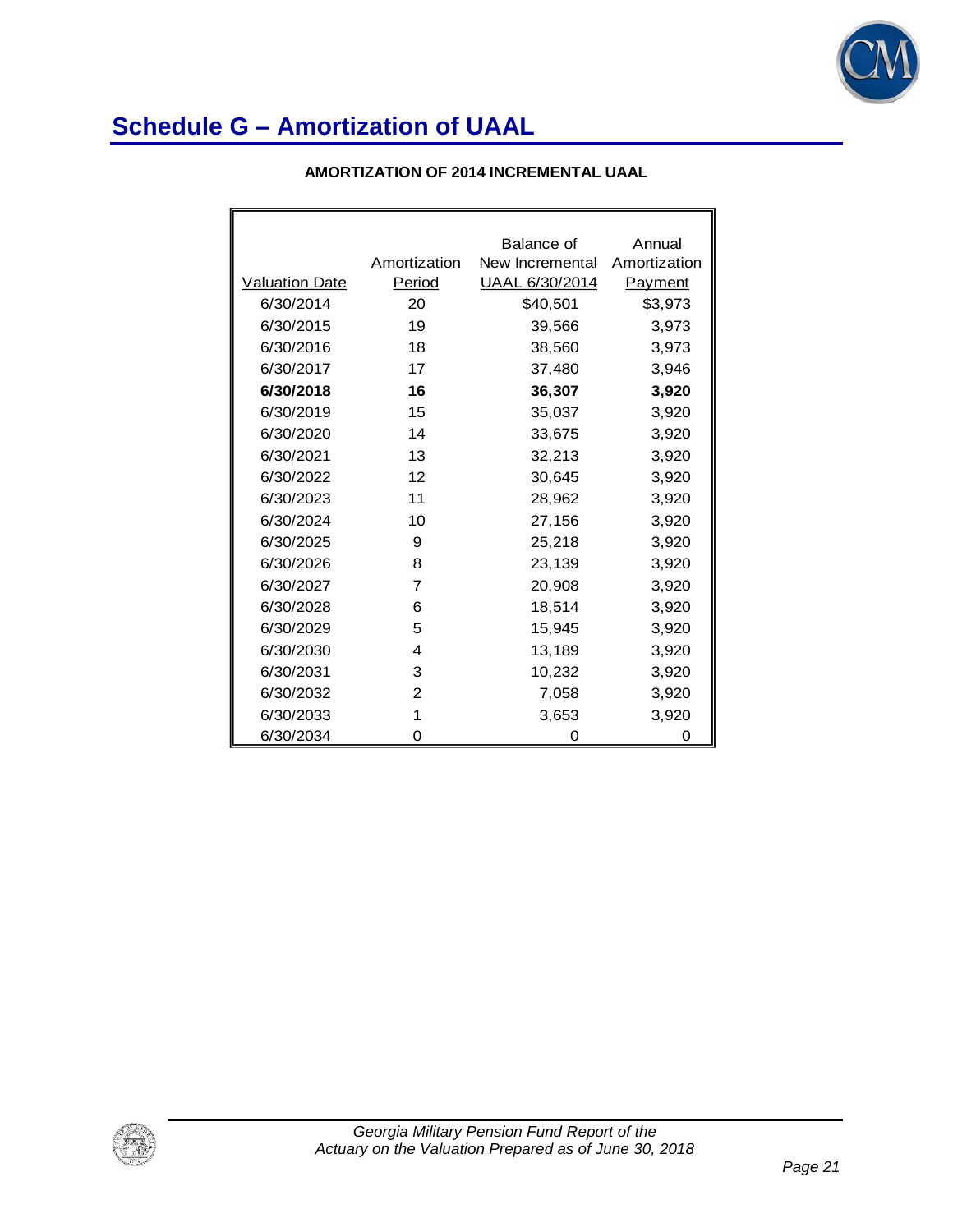

### **AMORTIZATION OF 2015 INCREMENTAL UAAL**

|                       |              | Balance of      | Annual       |
|-----------------------|--------------|-----------------|--------------|
|                       | Amortization | New Incremental | Amortization |
| <b>Valuation Date</b> | Period       | UAAL 6/30/2015  | Payment      |
| 6/30/2015             | 20           | \$1,661,550     | \$162,985    |
| 6/30/2016             | 19           | 1,623,181       | 162,985      |
| 6/30/2017             | 18           | 1,581,935       | 161,834      |
| 6/30/2018             | 17           | 1,537,164       | 160,731      |
| 6/30/2019             | 16           | 1,488,646       | 160,731      |
| 6/30/2020             | 15           | 1,436,586       | 160,731      |
| 6/30/2021             | 14           | 1,380,725       | 160,731      |
| 6/30/2022             | 13           | 1,320,787       | 160,731      |
| 6/30/2023             | 12           | 1,256,473       | 160,731      |
| 6/30/2024             | 11           | 1,187,465       | 160,731      |
| 6/30/2025             | 10           | 1,113,418       | 160,731      |
| 6/30/2026             | 9            | 1,033,967       | 160,731      |
| 6/30/2027             | 8            | 948,715         | 160,731      |
| 6/30/2028             | 7            | 857,240         | 160,731      |
| 6/30/2029             | 6            | 759,087         | 160,731      |
| 6/30/2030             | 5            | 653,770         | 160,731      |
| 6/30/2031             | 4            | 540,764         | 160,731      |
| 6/30/2032             | 3            | 419,508         | 160,731      |
| 6/30/2033             | 2            | 289,401         | 160,731      |
| 6/30/2034             | 1            | 149,796         | 160,731      |
| 6/30/2035             | 0            | 0               | 0            |

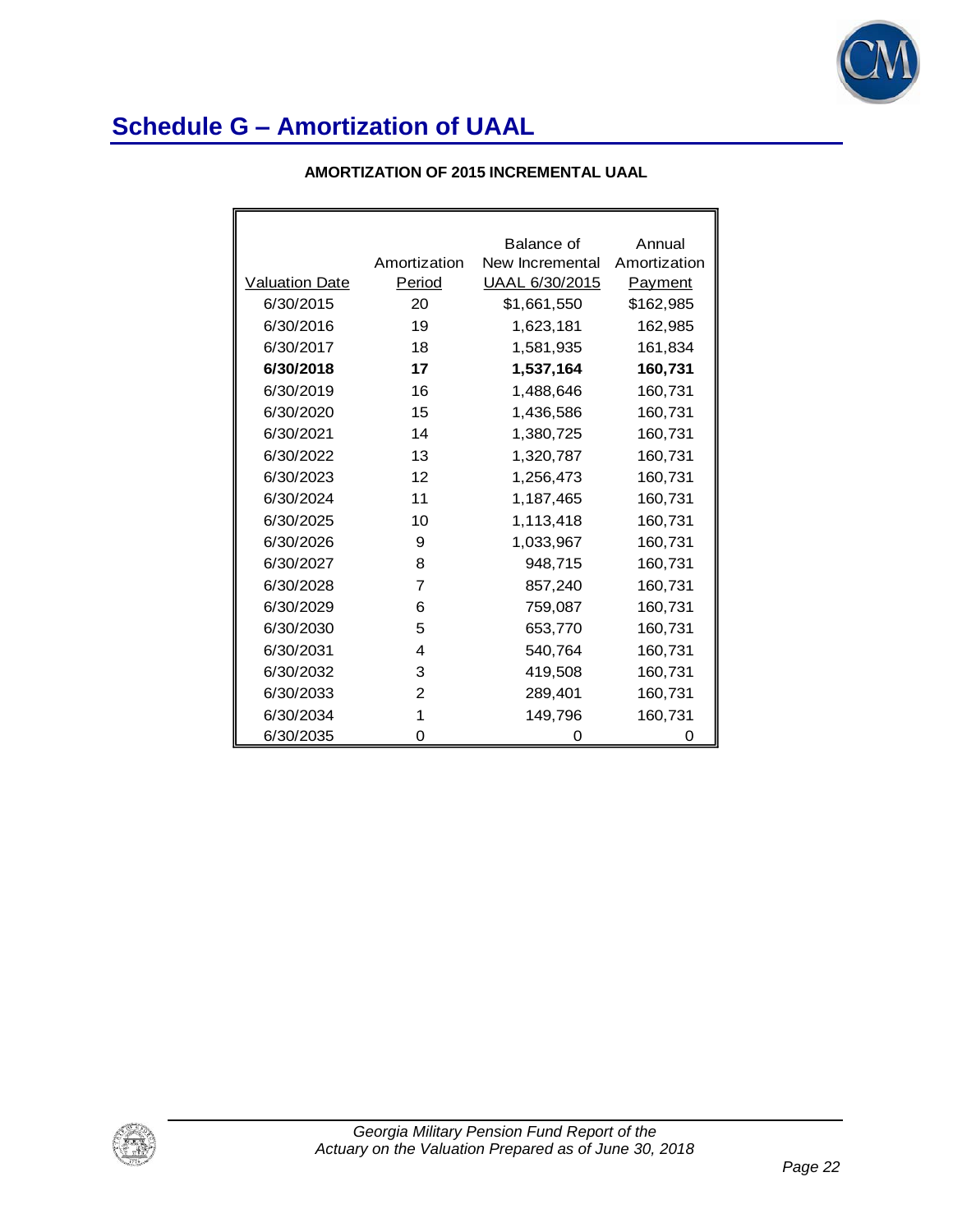

|                       |              | Balance of      | Annual       |
|-----------------------|--------------|-----------------|--------------|
|                       | Amortization | New Incremental | Amortization |
| <b>Valuation Date</b> | Period       | UAAL 6/30/2016  | Payment      |
| 6/30/2016             | 20           | \$1,547,704     | \$151,818    |
| 6/30/2017             | 19           | 1,511,964       | 150,704      |
| 6/30/2018             | 18           | 1,473,145       | 149,635      |
| 6/30/2019             | 17           | 1,431,049       | 149,635      |
| 6/30/2020             | 16           | 1,385,880       | 149,635      |
| 6/30/2021             | 15           | 1,337,414       | 149,635      |
| 6/30/2022             | 14           | 1,285,410       | 149,635      |
| 6/30/2023             | 13           | 1,229,609       | 149,635      |
| 6/30/2024             | 12           | 1,169,735       | 149,635      |
| 6/30/2025             | 11           | 1,105,491       | 149,635      |
| 6/30/2026             | 10           | 1,036,556       | 149,635      |
| 6/30/2027             | 9            | 962,589         | 149,635      |
| 6/30/2028             | 8            | 883,223         | 149,635      |
| 6/30/2029             | 7            | 798,062         | 149,635      |
| 6/30/2030             | 6            | 706,685         | 149,635      |
| 6/30/2031             | 5            | 608,638         | 149,635      |
| 6/30/2032             | 4            | 503,433         | 149,635      |
| 6/30/2033             | 3            | 390,548         | 149,635      |
| 6/30/2034             | 2            | 269,423         | 149,635      |
| 6/30/2035             | 1            | 139,455         | 149,635      |
| 6/30/2036             | 0            |                 |              |

### **AMORTIZATION OF 2016 INCREMENTAL UAAL**

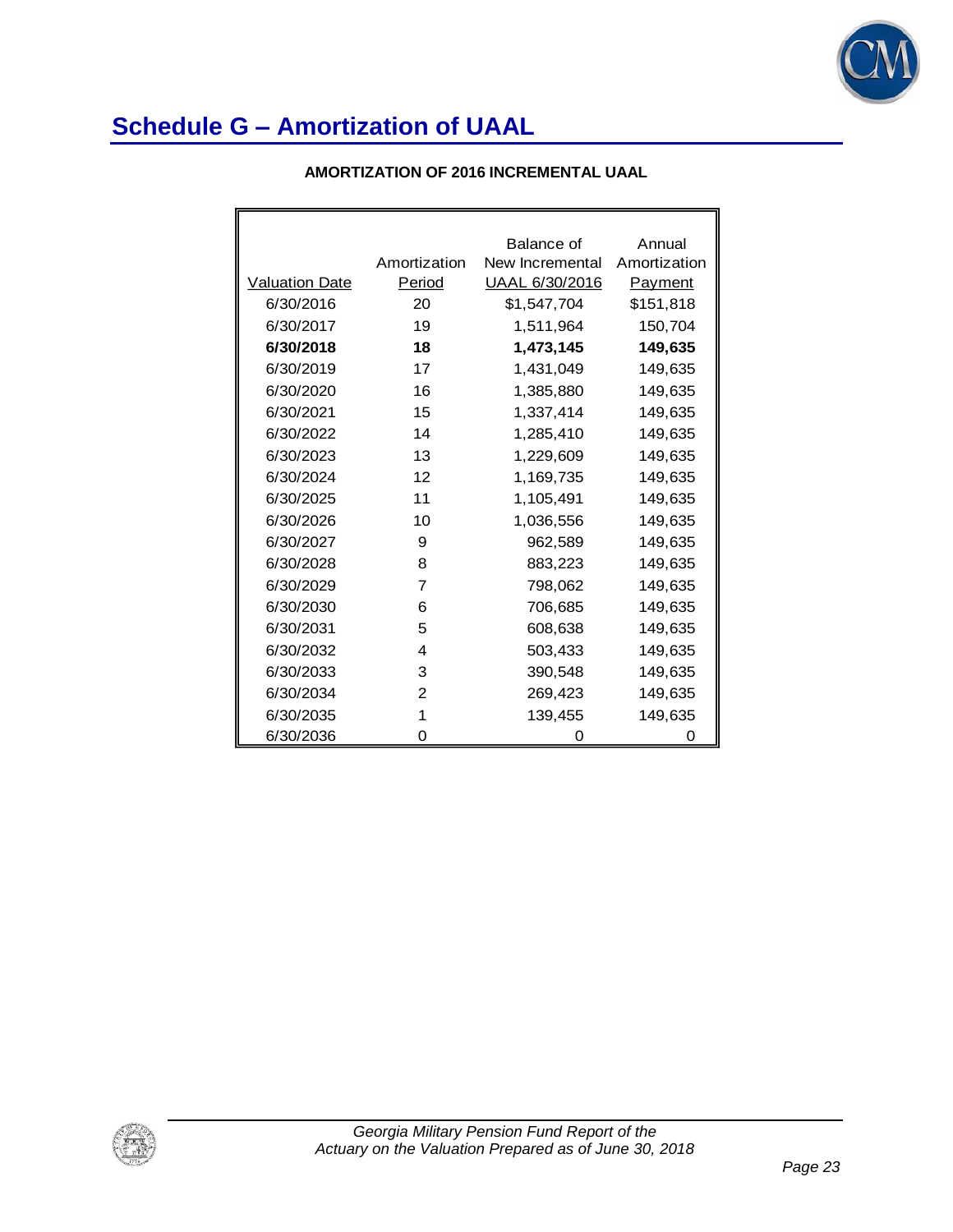

### **AMORTIZATION OF 2017 INCREMENTAL UAAL**

|                |              | Balance of      | Annual         |
|----------------|--------------|-----------------|----------------|
|                | Amortization | New Incremental | Amortization   |
| Valuation Date | Period       | UAAL 6/30/2017  | <b>Payment</b> |
| 6/30/2017      | 20           | \$922,066       | \$89,761       |
| 6/30/2018      | 19           | 900,538         | 89,100         |
| 6/30/2019      | 18           | 877,178         | 89,100         |
| 6/30/2020      | 17           | 852,112         | 89,100         |
| 6/30/2021      | 16           | 825,216         | 89,100         |
| 6/30/2022      | 15           | 796,357         | 89,100         |
| 6/30/2023      | 14           | 765,392         | 89,100         |
| 6/30/2024      | 13           | 732,165         | 89,100         |
| 6/30/2025      | 12           | 696,514         | 89,100         |
| 6/30/2026      | 11           | 658,259         | 89,100         |
| 6/30/2027      | 10           | 617,213         | 89,100         |
| 6/30/2028      | 9            | 573,169         | 89,100         |
| 6/30/2029      | 8            | 525,911         | 89,100         |
| 6/30/2030      | 7            | 475,203         | 89,100         |
| 6/30/2031      | 6            | 420,793         | 89,100         |
| 6/30/2032      | 5            | 362,411         | 89,100         |
| 6/30/2033      | 4            | 299,767         | 89,100         |
| 6/30/2034      | 3            | 232,550         | 89,100         |
| 6/30/2035      | 2            | 160,427         | 89,100         |
| 6/30/2036      | 1            | 83,038          | 89,100         |
| 6/30/2037      | 0            | 0               | 0              |

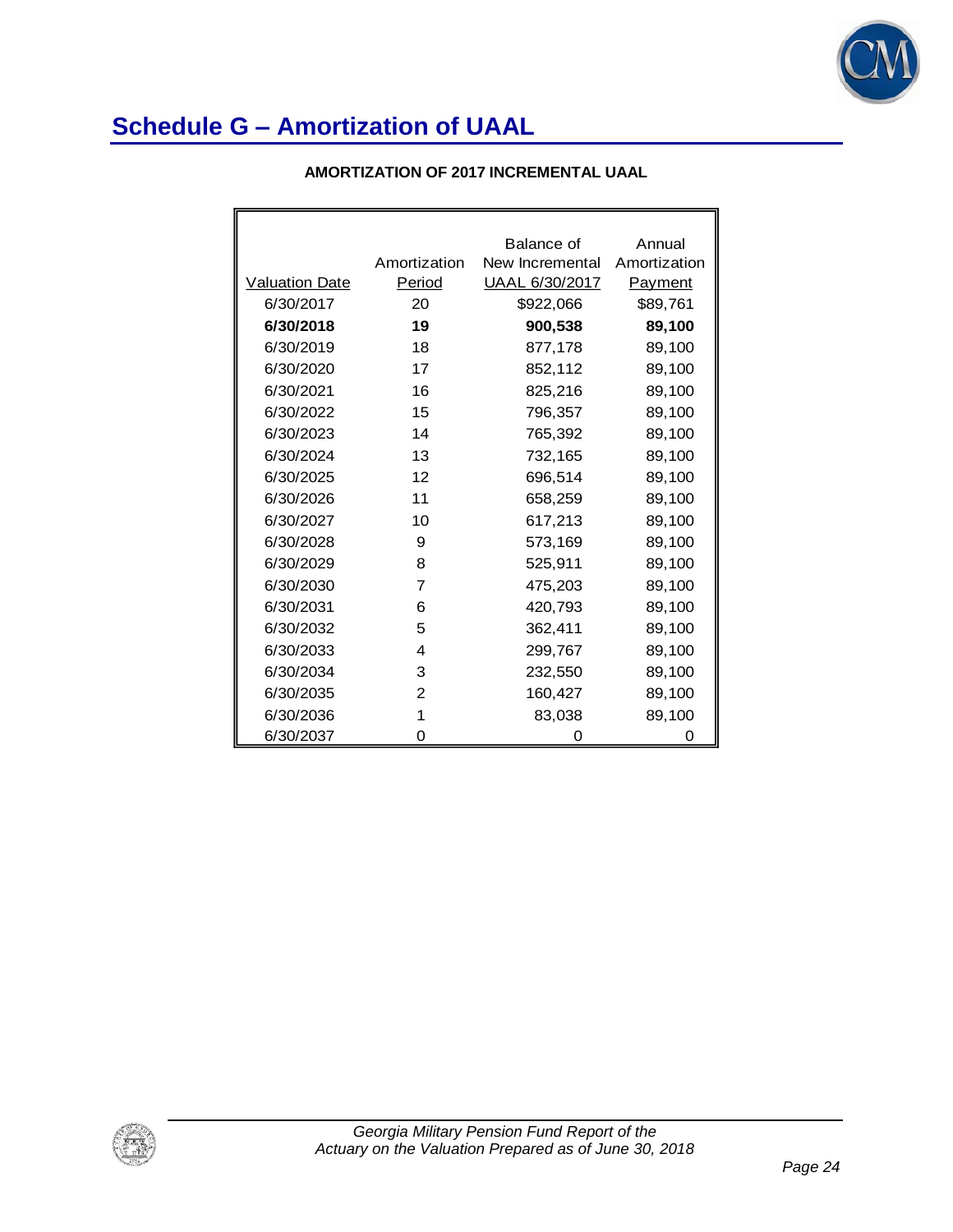

### **AMORTIZATION OF 2018 INCREMENTAL UAAL**

|                       |              | Balance of      | Annual       |
|-----------------------|--------------|-----------------|--------------|
|                       | Amortization | New Incremental | Amortization |
| <b>Valuation Date</b> | Period       | UAAL 6/30/2018  | Payment      |
| 6/30/2018             | 20           | \$796,974       | \$76,992     |
| 6/30/2019             | 19           | 778,161         | 76,992       |
| 6/30/2020             | 18           | 757,975         | 76,992       |
| 6/30/2021             | 17           | 736,316         | 76,992       |
| 6/30/2022             | 16           | 713,075         | 76,992       |
| 6/30/2023             | 15           | 688,138         | 76,992       |
| 6/30/2024             | 14           | 661,380         | 76,992       |
| 6/30/2025             | 13           | 632,669         | 76,992       |
| 6/30/2026             | 12           | 601,862         | 76,992       |
| 6/30/2027             | 11           | 568,807         | 76,992       |
| 6/30/2028             | 10           | 533,338         | 76,992       |
| 6/30/2029             | 9            | 495,280         | 76,992       |
| 6/30/2030             | 8            | 454.443         | 76,992       |
| 6/30/2031             | 7            | 410,626         | 76,992       |
| 6/30/2032             | 6            | 363,610         | 76,992       |
| 6/30/2033             | 5            | 313,162         | 76,992       |
| 6/30/2034             | 4            | 259,031         | 76,992       |
| 6/30/2035             | 3            | 200,948         | 76,992       |
| 6/30/2036             | 2            | 138,626         | 76,992       |
| 6/30/2037             | 1            | 71,754          | 76,992       |
| 6/30/2038             | 0            | Ω               | 0            |

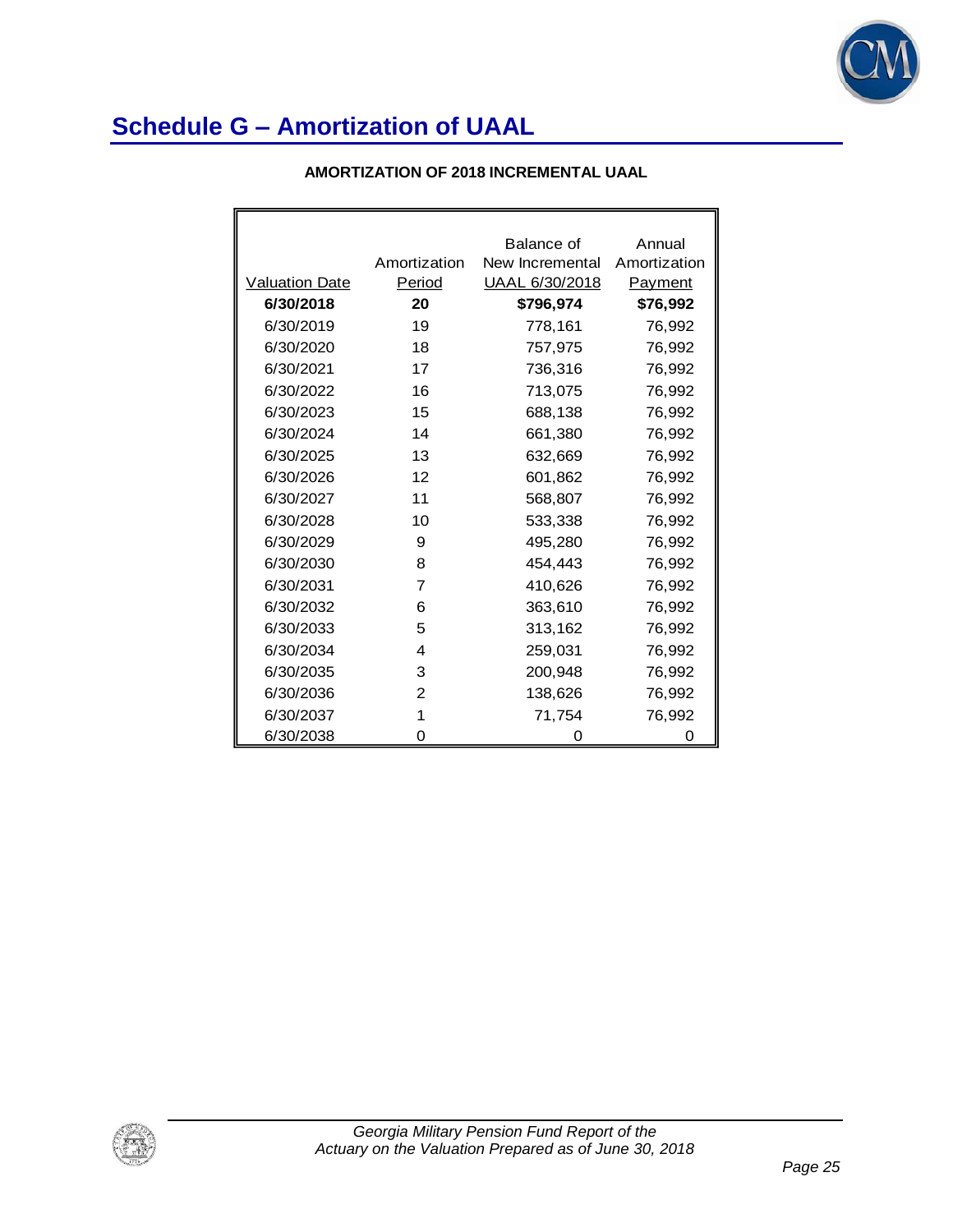

# **Schedule H – Summary of Main Fund Provisions**

#### **SUMMARY OF MAIN FUND PROVISIONS AS INTERPRETED FOR VALUATION PURPOSES**

### MEMBERSHIP

All persons who are members of the Georgia National Guard on and after July 1, 2002 are Members of the Fund.

#### **BENEFITS**

| <b>Retirement Allowance</b>    |                                                                                                                                                                                                                                                                                                                                    |
|--------------------------------|------------------------------------------------------------------------------------------------------------------------------------------------------------------------------------------------------------------------------------------------------------------------------------------------------------------------------------|
| <b>Condition for Allowance</b> | A member who has attained age 60 and has completed 20 or<br>more years of creditable service, including at least 15 years,<br>10 of which immediately precede discharge, of Georgia<br>National Guard duty, and who has received an honorable<br>discharge, is entitled to a monthly allowance.                                    |
| Amount of Allowance            | The amount of the allowance is equal to \$50 per month for 20<br>years' creditable service with an additional \$5 per month for<br>each additional year of creditable service, provided that the<br>total allowance shall not exceed \$100 per month.<br>The<br>allowance is payable for the life of the member.                   |
| Deferred Retirement Allowance  |                                                                                                                                                                                                                                                                                                                                    |
| Condition for Allowance        | A member whose service is terminated after he has 20 years<br>of creditable service, including at least 15 years, 10 of which<br>immediately precede discharge, of Georgia National Guard<br>duty, and who has received an honorable discharge, is eligible<br>to receive a deferred retirement allowance commencing at age<br>60. |
| Amount of Allowance            | The amount is the same as that for a service retirement.                                                                                                                                                                                                                                                                           |

**CONTRIBUTIONS** 

The State makes annual contributions sufficient to meet the cost of the benefits under the Fund.

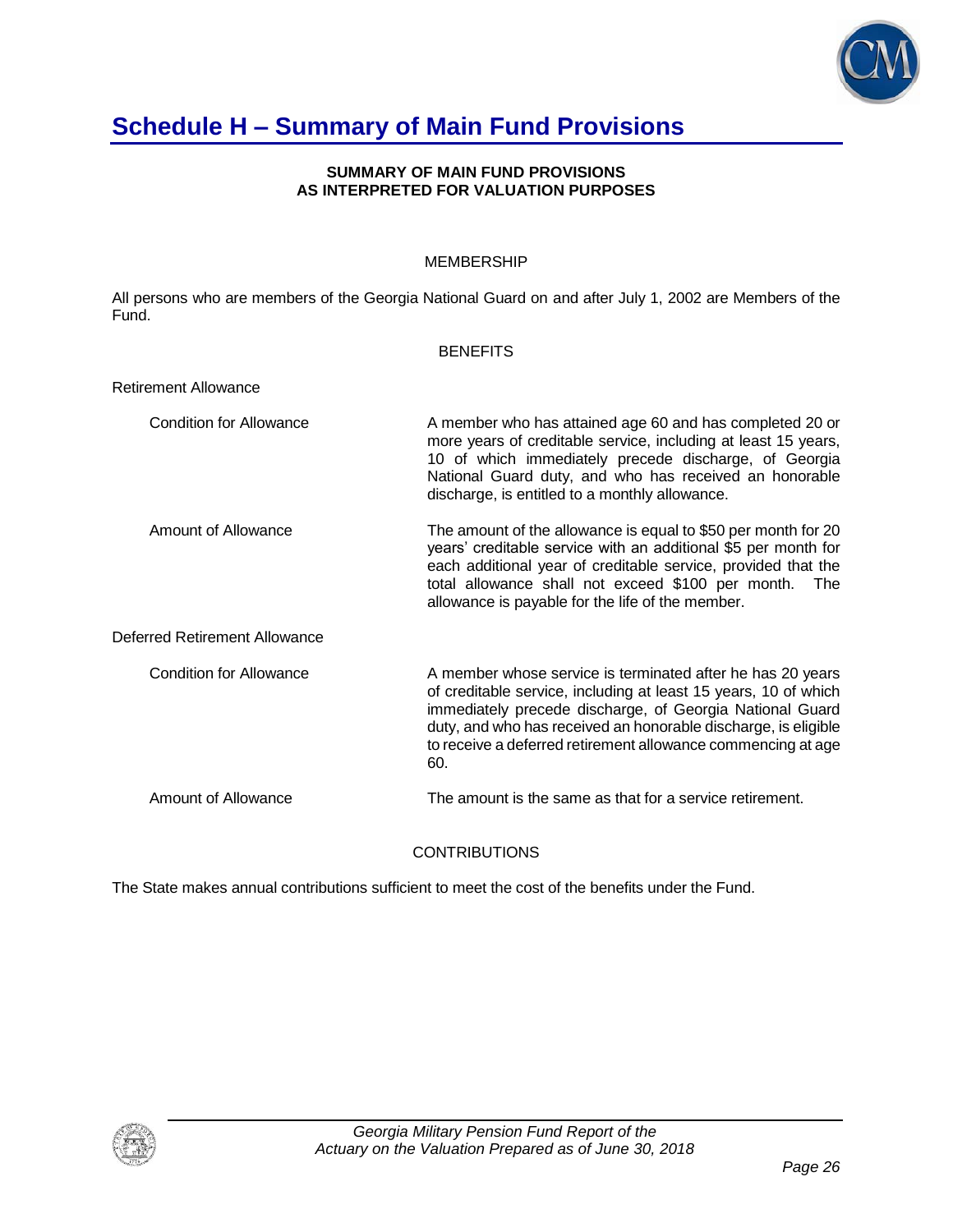

# **Schedule I – Tables of Membership Data**

|           | <b>Years of Service</b> |          |                         |          |                        |               |               |                    |                   |              |
|-----------|-------------------------|----------|-------------------------|----------|------------------------|---------------|---------------|--------------------|-------------------|--------------|
| Age       | <b>Under 1</b>          | 1 to $4$ | 5 to 9                  | 10 to 14 | 15 <sub>to</sub><br>19 | $20$ to<br>24 | $25$ to<br>29 | <b>30 to</b><br>34 | 35 &<br><b>Up</b> | <b>Total</b> |
| Under 20  | 428                     | 532      | $\mathbf 0$             | 0        | $\mathbf 0$            | $\mathbf 0$   | $\mathbf 0$   | $\mathbf 0$        | $\mathbf 0$       | 960          |
| 20 to 24  | 173                     | 2,440    | 796                     | 0        | 0                      | 0             | 0             | $\mathbf 0$        | 0                 | 3,409        |
| 25 to 29  | 45                      | 693      | 1,852                   | 426      | 0                      | 0             | 0             | 0                  | $\mathbf 0$       | 3,016        |
| 30 to 34  | 12                      | 250      | 578                     | 1,024    | 230                    | 0             | $\mathbf 0$   | 0                  | 0                 | 2,094        |
| 35 to 39  | 9                       | 89       | 226                     | 333      | 805                    | 168           | 0             | $\mathbf 0$        | 0                 | 1,630        |
| 40 to 44  | 1                       | 11       | 63                      | 121      | 214                    | 458           | 104           | 0                  | 0                 | 972          |
| 45 to 49  | 0                       | 3        | 31                      | 76       | 84                     | 162           | 344           | 135                | $\mathbf 0$       | 835          |
| 50 to 54  | 0                       | 1        | 1                       | 14       | 49                     | 55            | 100           | 305                | 71                | 596          |
| 55 to 59  | $\mathbf 0$             | 0        | $\overline{\mathbf{c}}$ | 3        | 8                      | 19            | 24            | 55                 | 162               | 273          |
| 60 & Over | $\mathbf 0$             | 0        | $\mathbf{1}$            | 0        | 2                      | 1             | 4             | 2                  | 9                 | 19           |
| Total     | 668                     | 4,019    | 3,550                   | 1,997    | 1,392                  | 863           | 576           | 497                | 242               | 13,804       |

### **NUMBER OF ACTIVE MEMBERS BY AGE AND SERVICE AS OF JUNE 30, 2018**

Average Age: 31.0 Average Service: 10.1

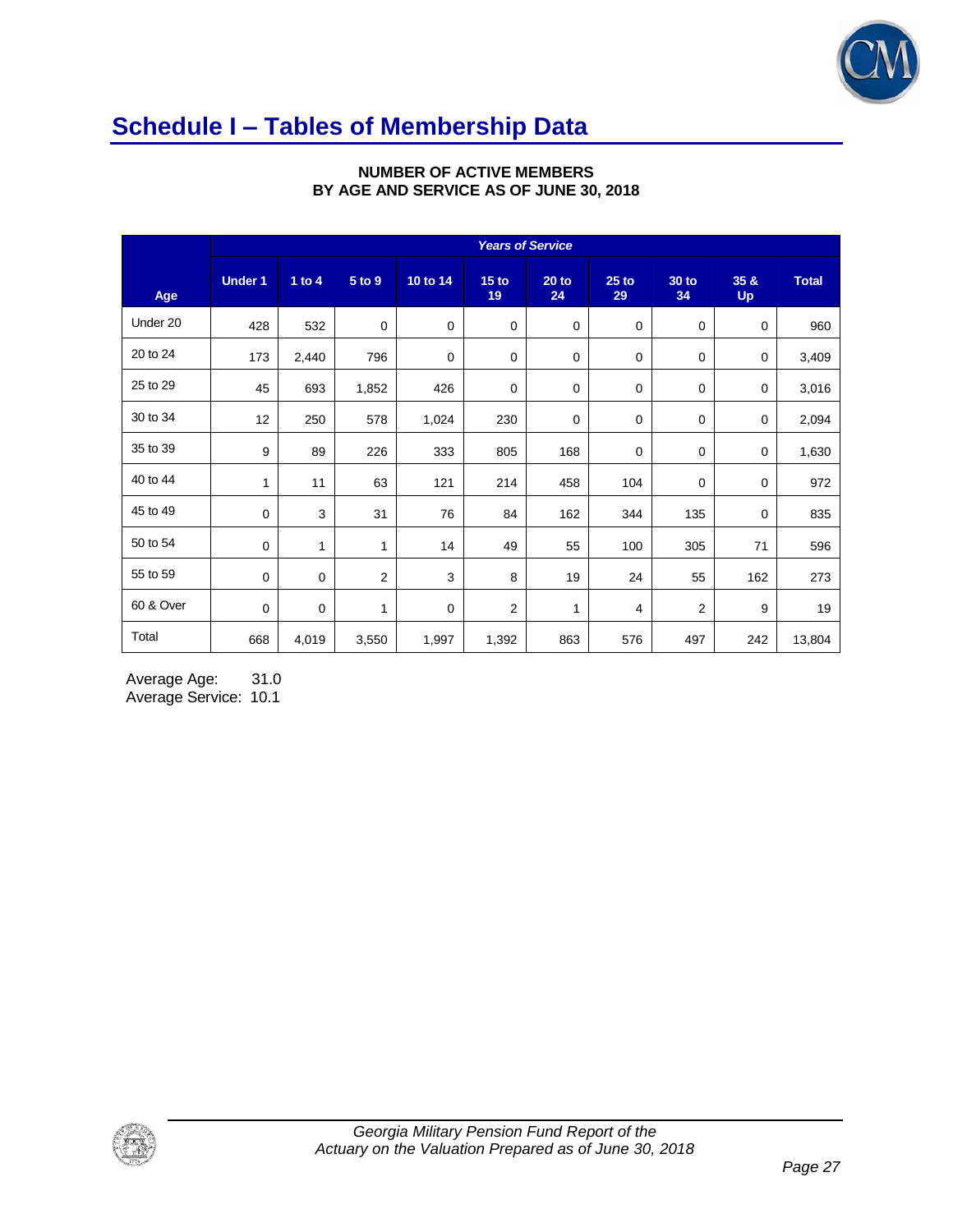

# **Schedule I – Tables of Membership Data**

### **NUMBER OF RETIRED MEMBERS AND THEIR BENEFITS BY AGE**

| Age       | <b>Number</b><br>of Members | <b>Total</b><br><b>Annual Benefits</b> | Average<br><b>Annual Benefits</b> |
|-----------|-----------------------------|----------------------------------------|-----------------------------------|
| Under 60  | 0                           | \$                                     | \$<br>0                           |
| $60 - 64$ | 297                         | 316,560                                | 1,066                             |
| $65 - 69$ | 422                         | 458,700                                | 1,087                             |
| $70 - 74$ | 304                         | 333,660                                | 1,098                             |
| 75 & Over | 52                          | 54,720                                 | 1,052                             |
| Total     | 1,075                       | \$<br>1,163,640                        | \$<br>1,082                       |